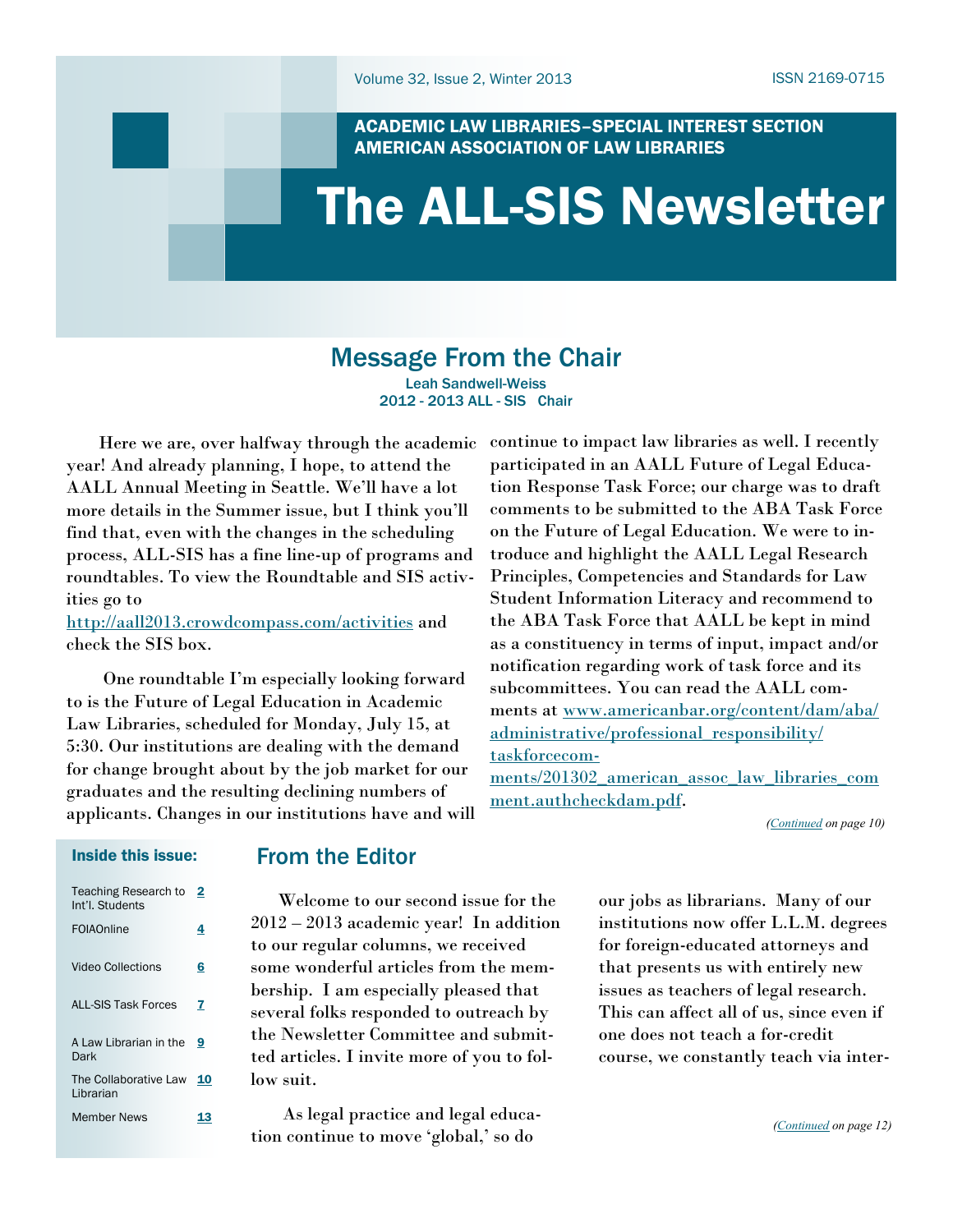## <span id="page-1-0"></span>Teaching Legal Research and Writing to International Students

Ingrid Mattson, Moritz Law Library, Ohio State University

 Law schools are enrolling international law students in increasing numbers<sup>1</sup>, whether to seek alternative revenue streams as traditional law school applications decline or for other reasons (e.g., an understanding that American law students entering a global legal economy could benefit from schooling with their international colleagues). Some law schools welcome international law students with a comprehensive plan in place designed to give those students a solid foundation in the American legal system, legal research, and writing. It may be the case, however, that other law schools are putting the cart before the horse, welcoming international law students in droves without considering how to address students' varied English language skills, whether grading standards will be different among different student groups (e.g., J.D., M.S.L., and LL.M. students), and other factors that may affect the education international students receive at U.S. law schools.

 I think that teaching international students can present different challenges for law librarians, but I do not have much cross-cultural international experience to really understand those challenges. Given that I may soon find myself in the position of teaching legal research and writing to a class comprised of international students, I decided to prepare in my usual way: reading and talking to the experts.

 Not yet familiar with any issues that might arise, let alone particularly complex issues that have been explored in sophisticated and refined ways<sup>2</sup>, I found a few basic articles to get me started. One helpful article I recommend is *Bridging an* 

[id=1202582328993&slreturn=20130206102146](http://www.law.com/jsp/nlj/PubArticleNLJ.jsp?id=1202582328993&slreturn=20130206102146)

*Intercultural Communication Gap at the Reference Desk: How to Have an Effective Reference Interaction with Asian LL.M Students.*<sup>3</sup> Ms. Garner covers the gamut of issues focusing on differences between Americans' law and cultural experiences compared to those of Asian students. She identifies five cultural and five functional barriers to successful communication and wraps up her article with practical advice and tips. (One big lesson I'll need to keep in mind: avoid jokes! Fortunately, she presents an alternative: "[L]ibrarians should use analogies instead of jokes and allusions, which are often culture bound and may not "translate" well.")

 Alison Craig's article, *Failing My ESL Students: My Plagiarism Epiphany*4, helped me realize I may not even know an issue when I see it…that is, if issues with my students' comprehension are actually the result of my own errant assessment of students' work.

 I've also always felt that understanding my students' bigger goals (e.g., goals beyond getting an A) is useful to ensure I am teaching them what they need in a way that will engage them. With that in mind, I read *States Side Story: Career Paths of International LL.M. Students, or "I Like to Be in America*‖<sup>5</sup> and the companion piece ―*Homeward Bound: What Does a Global Legal Education Offer the Indian Returnees*?‖<sup>6</sup>

<sup>1</sup> Karen Sloan, *Non-J.D. Candidates Easing the Strain on Law Schools*, NAT'L LAW J., Dec. 21, 2012, [http://www.law.com/jsp/](http://www.law.com/jsp/nlj/PubArticleNLJ.jsp?id=1202582328993&slreturn=20130206102146) [nlj/PubArticleNLJ.jsp?](http://www.law.com/jsp/nlj/PubArticleNLJ.jsp?id=1202582328993&slreturn=20130206102146)

<sup>2</sup>*See, e.g.,* Rosemary Clerehan, *Taking It Down: Notetaking Practices of L1 and L2 Students*, 14 ENGLISH FOR SPECIFIC PURPOSES 137 (1995) (analyzing international students' ability to track the hierarchical discourse structure of a commercial law lecture).

*<sup>(</sup>[Continued](#page-2-0) on page 3)*

<sup>3</sup> Sarah Devotion Garner, *Bridging an Intercultural Communication Gap at the Reference Desk: How to Have an Effective Reference Interaction with Asian LL.M Students*, 22 LRSQ 7 (2003).

<sup>4</sup>Alison Craig, *Failing My ESL Students: My Plagiarism Epiphany*, 12 PERSPECTIVES 102 (2004).

<sup>5</sup>Carole Silver, *States Side Story: Career Paths of International LL.M. Students, or "I Like to Be in America,*‖ 80 FORDHAM L. REV. 2383 (2012).

<sup>6</sup>Swetha Ballakrishnen*, Homeward Bound: What Does a Global Legal Education Offer the Indian Returnees?*, 80 FORD-HAM L. REV. 2441 (2012).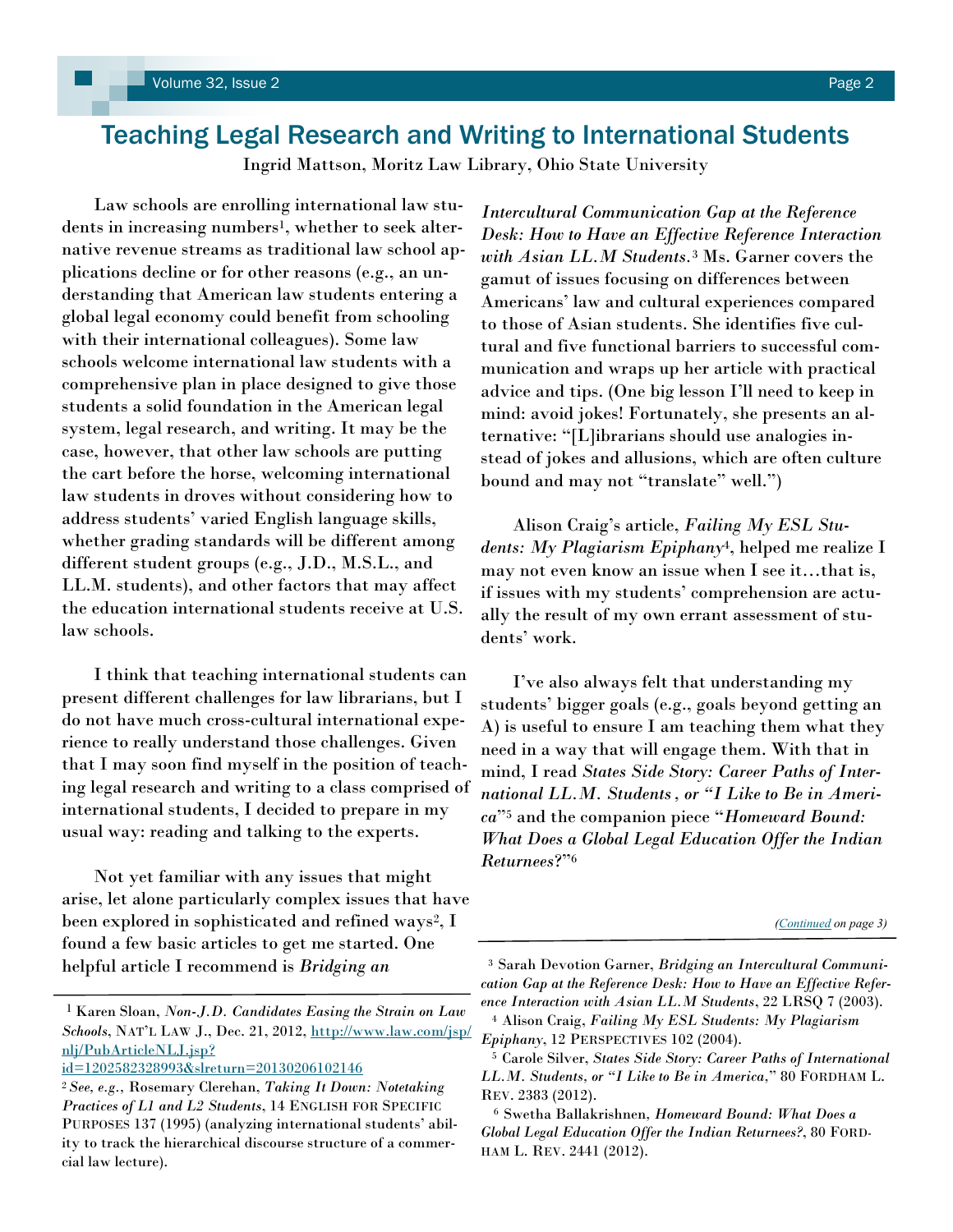## <span id="page-2-0"></span>Teaching Int'l Students (cont'd)

#### *([Continued](#page-1-0) from page 2)*

 Feeling somewhat confident I at least had a sense of the issues, I turned to the experts. Gabrielle Goodwin recently launched her blog, Resources for Teaching Legal Writing to International J.D. and L.L.M. Students, a site where she includes links to conferences and relevant articles for those teaching international law students. Professor Goodwin and I had an enlightening discussion, which caused me to realize two things: (1) I have barely scratched the surface when it comes to uncovering the variety of unique issues that might arise when teaching international students, and (2) we do not yet seem to have a comprehensive resource to turn to that can give us all the answers. Instead, it seems, I am left with more questions.

 With that in mind, I invite your expert opinions on the following questions:

- What issues arise when your legal research and writing class is comprised of people from several different countries and, consequently, different cultural backgrounds? How do you address these issues?
- What issues arise when your legal research and writing class is comprised of people with widely varying legal experience, from those who practiced in their home countries for years to new graduates?
- Do you have any particularly useful exercises for explaining the common law legal system to those with a civil law foundation?
- Should international LL.M. students be graded  $\bullet$ on the same curve as J.D. students? Are there advantages or disadvantages to such a practice?
- What are some strategies for addressing a variety of English-language skills in one class?
- Any other thoughts? ٠

 Thank you for your assistance as I research this aspect of law librarianship. I hope to turn my research into a more comprehensive work to serve as a guide for other law librarians, and I appreciate any time you give to this endeavor.

### Faculty Service Survey to be Updated

Christina Tsou, Univ. of California, Irvine

 The 2012-2013 Faculty Services Committee is currently updating the 2005 [Faculty Services Survey](http://www.aallnet.org/sis/allsis/committees/faculty/surveys.asp) (available at [http://www.aallnet.org/sis/allsis/](http://www.aallnet.org/sis/allsis/committees/faculty/surveys.asp) [committees/faculty/surveys.asp\).](http://www.aallnet.org/sis/allsis/committees/faculty/surveys.asp) This Survey has been extremely useful for providing a snapshot of the breadth and depth of faculty services being offered by academic law libraries throughout the country. However, because the survey is already more than seven years old, the survey update will capture a more contemporary profile of faculty services that are now offered in order to better understand how library services have evolved in the last few years. This understanding can help us better prepare for faculty services in the future, in response to budget cuts, changing dynamics in faculty structure, and technology developments. Electronic database services and training are especially timely considerations, given newer research platforms such as WestlawNext, Lexis Advance, and Bloomberg Law as well as the growing popularity of e-books.

 While the original survey was quite comprehensive in its questioning, the survey update will be more narrowly focused and highlight the primary library services available to faculty in most academic law libraries. We'd like to ask 20 - 30 questions to assess the current state of faculty services, including:

- Current awareness services/acquisitions/routing  $\bullet$
- Research assistants
- Faculty liaisons  $\bullet$
- Research training (guest lectures)
- Course readings/copyright
- Research services
- Document delivery services  $\bullet$
- Electronic resources

 The survey will be distributed in the near future. We encourage your participation in the upcoming survey and thank you in advance for your time and involvement. Your answers will help us assess the evolving nature of faculty services and help librarians tailor library services to meet the needs of law school faculty. The updated survey will be made available on the ALL-SIS Faculty Services Committee website.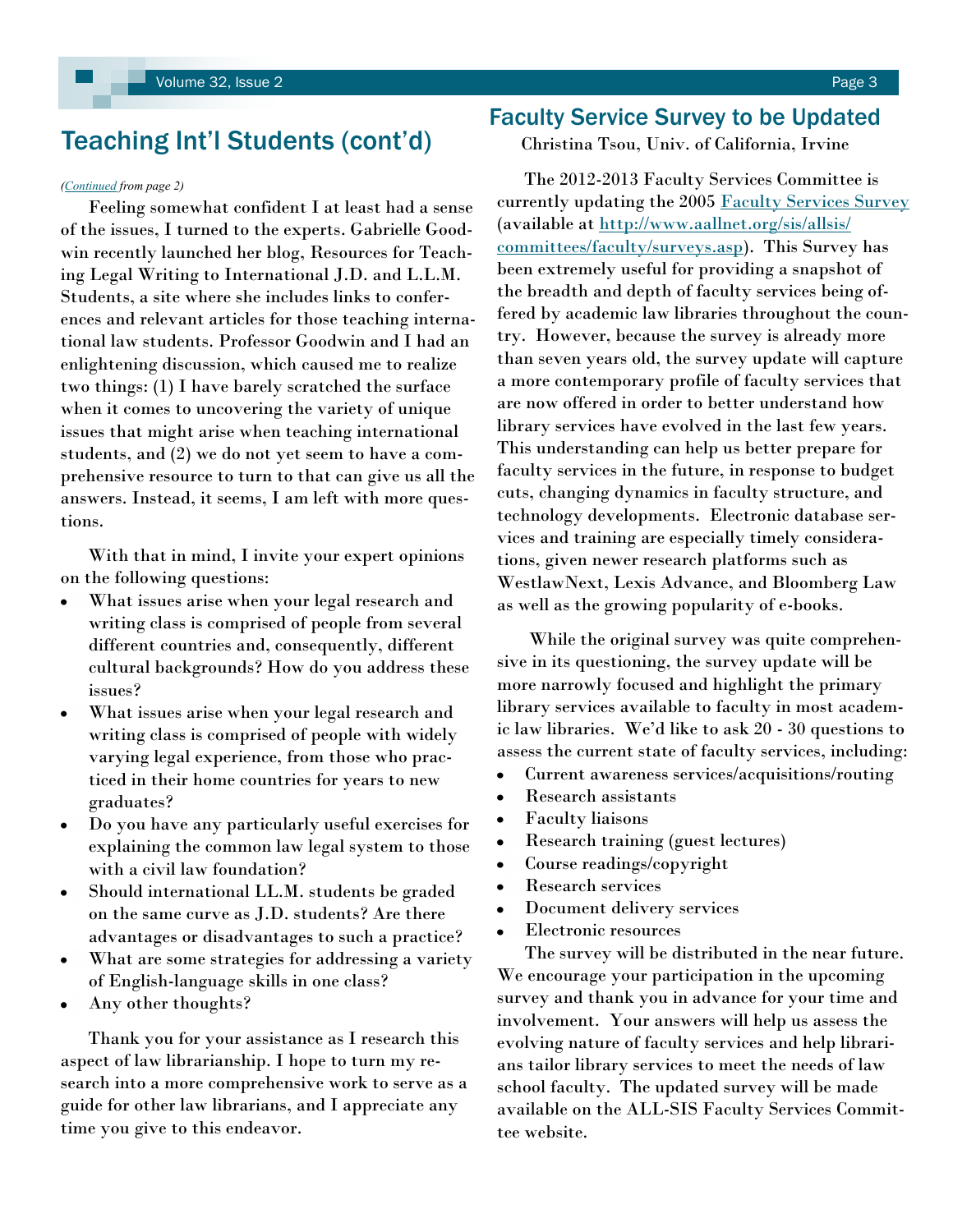## <span id="page-3-0"></span>FOIA Requests Go Digital (Again)—Welcome to the New FOIAOnline

Taryn L. Rucinski, Pace Law Library

On October 1, 2012, FOIAOnline [\(https://foiaonline.regulations.gov/\)](https://foiaonline.regulations.gov/) was released;<sup>1</sup> a new online portal designed to provide the public with one-stop shopping access for all of its Freedom of Information Act  $(FOIA)^2$  needs. Included among the features of the site is the ability for user's to "submit  $FOIA$  requests to all participating agencies from this website, track the status of requests, search for requests submitted by others, and generate up-to-the-minute reports on FOIA processing."3 In keeping with President Obama's Open Government Initiative,<sup>4</sup> FOIAOnline, formerly known as the FOIA Module, was originally spearheaded by the Environmental Protection Agency (EPA),<sup>5</sup> and reflects an odd joint partnership between six federal agencies. The strange bedfellows currently participating in this project include: the Department of Commerce (excluding the Patent & Trademark Office), Department of the Treasury (including the Departmental Offices, Alcohol and Tobacco Tax and Trade Bureau, Bureau of Engraving and Printing, Bureau of the Fiscal Service, Financial Crimes Enforcement Network (FinCEN), and United States Mint), EPA, Federal Labor Relations Authority, Merit Systems Protection Board, and the Office of General Counsel of the National Archives and Records Administration.<sup>6</sup>

Unlike the Department of Justice's website, FOIA.gov ([http://www.foia.gov/index.html\)](http://www.foia.gov/index.html), which was released in March 2011 as a purely informational site,<sup>7</sup> FOIAOnline, is the federal government's first comprehensive attempt at streamlining FOIA submissions and tracking requests across agencies. This contrasts with the ad hoc system that was previously implemented (and still is to a greater or lesser extent) pursuant to the eFOIA amendments of 1996,<sup>8</sup> which mandated that each individual agency maintain its own FOIA contact information, or proprietary portal, on its agency website.9 Aside from centralizing the FOIA process and creating a much needed level of consistency, the new FOIAOnline also offers the ability to search (from October 1, 2012 onward) FOIA requests, appeals, responsive records and referrals. Moreover, where electronic versions of documents have been requested (as opposed to print copies which have been mailed), lists of responsive documents and PDF links are often provided. <sup>10</sup>

*([Continued on page 5\)](#page-4-0)*

<sup>1</sup>*See also* Taryn L. Rucinski, *EPA and other Federal Agencies Release FOIAonline a New Freedom of Information Act Portal*, PEN-e Blog, (Oct. 22, 2012, 1:01 PM), [http://paceeenvironmentalnotes.blogspot.com/2012/10/epa-and-other-federal-agencies](http://paceeenvironmentalnotes.blogspot.com/2012/10/epa-and-other-federal-agencies-release.html)[release.html.](http://paceeenvironmentalnotes.blogspot.com/2012/10/epa-and-other-federal-agencies-release.html)

<sup>2</sup>Freedom of Information Act of 1966, Pub. L. No. 89-554, 80 Stat. 383 (codified at 5 U.S.C. § 552).

<sup>&</sup>lt;sup>3</sup> FOIAOnline,<https://foiaonline.regulations.gov/> (last visited Jan. 29, 2013).

<sup>4</sup>Memorandum from Peter R. Orszag, Dir. for the Heads of Executive Departments and Agencies, RE: Open Government Directive (Dec. 8, 2009), *available at* [http://www.whitehouse.gov/sites/default/files/omb/assets/memoranda\\_2010/m10-06.pdf.](http://www.whitehouse.gov/sites/default/files/omb/assets/memoranda_2010/m10-06.pdf) 5 *FOIA in the 21st Century: Using Technology to Improve Transparency in Government, Hearing Before the H. Subcomm. on Technology, Informantion Policy & Intergovernmental Relations and Procurement Reform of the H. Comm. on Oversight & Gov't Reform*, 112th Cong. 28-34 (2012) (statement of Andrew Battin, Director, Office of Information Collection, EPA Office of Environmental Information) [hereinafter *FOIA Hearing*], *available at* 

[http://oversight.house.gov/wp-content/uploads/2012/09/2012-03-21-Ser.-No.-112-140-SC-Tech-FOIA-in-the-21st-Century.pdf.](http://oversight.house.gov/wp-content/uploads/2012/09/2012-03-21-Ser.-No.-112-140-SC-Tech-FOIA-in-the-21st-Century.pdf) <sup>6</sup>FOIAOnline, *supra* note 2; *see also* Press Release, Nat'l Archives & Records Admin., National Archives Joins Federal Agencies to Launch New Freedom of Information Act (FOIA) Online System (Oct. 1, 2012), *available at* [http://www.archives.gov/](http://www.archives.gov/press/press-releases/2013/nr13-01.html) [press/press-releases/2013/nr13-01.html.](http://www.archives.gov/press/press-releases/2013/nr13-01.html)

<sup>7</sup>Gretchen Frizzell, *Sunshine! The new www.FOIA.gov*, 42 TRENDS, no. 3, 2012 at 15.

<sup>8</sup>Electronic Freedom of Information Act Amendments of 1996, Pub. L. No. 104-231, 110 Stat. 3048.

<sup>9</sup> *See Where to Make a FOIA Request*, FOIA.gov,<http://www.foia.gov/report-makerequest.html> (last visited Jan. 29, 2013) (providing a list of FOIA contact information organized and nested by agency name).

<sup>10</sup>Exceptions to public disclosure vary depending on the scope and target of individual inquiries. *See FAQ*, FOIAONLINE, <https://foiaonline.regulations.gov/foia/action/public/home/faqs#19> (last visited Jan. 29, 2013).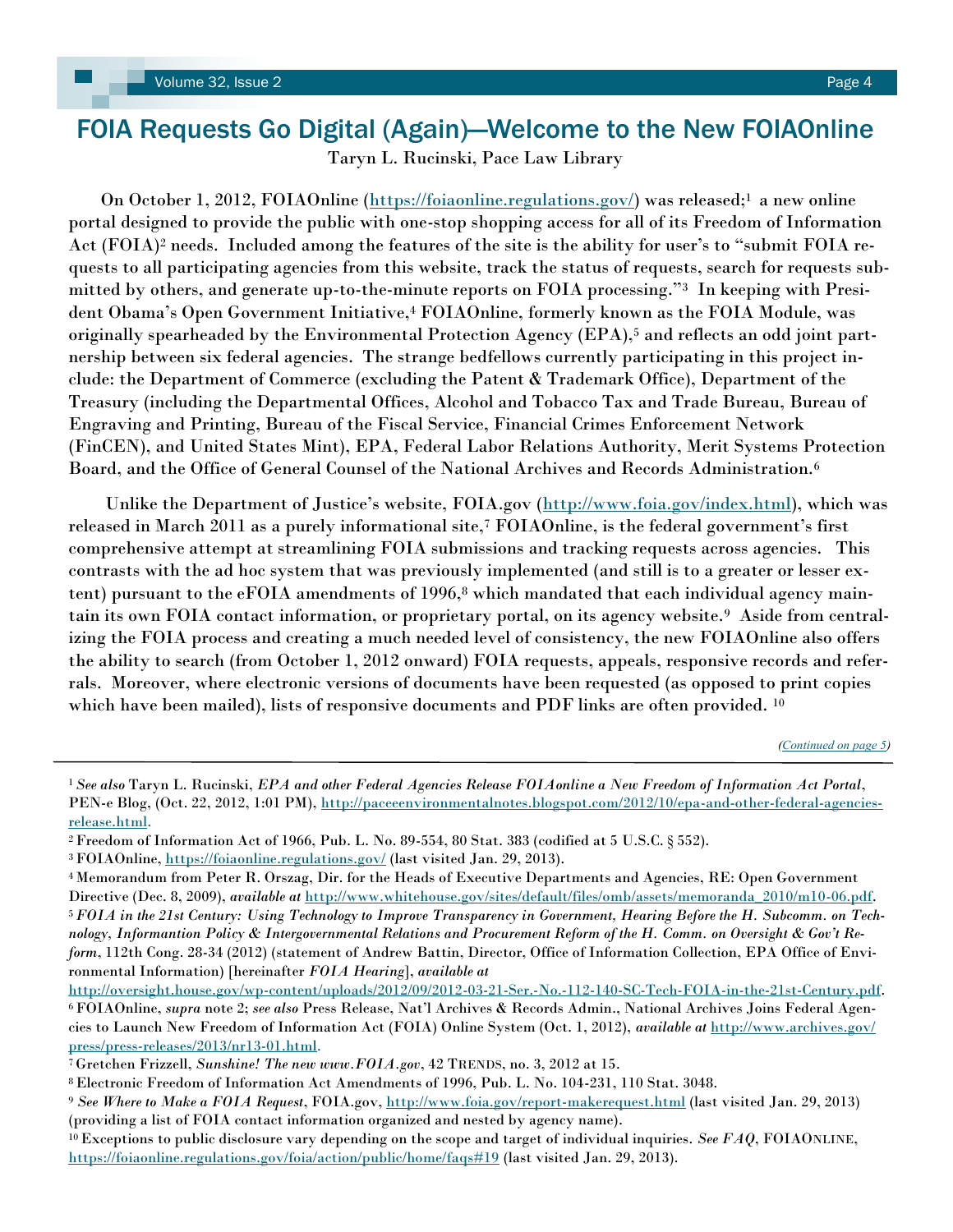## <span id="page-4-0"></span>FOIA, (cont'd)

#### *[\(Continued from page 4\)](#page-3-0)*

Also, aside from the significant savings witnessed by the participating agencies (estimated at over \$3.5 million over a five-year period) <sup>11</sup> the FOIAOnline site, which was modeled after the website Regulations.gov ([http://www.regulations.gov/\)](http://www.regulations.gov/), correspondingly provides for real-time statistical gathering and reporting of FOIA inquiries and agency annual reports. <sup>12</sup>

 The largest drawback of the site appears to be its lack of historical data, as information is only now available prospectively from October 1, 2012. That being said, the interface is simple, clean and easy to use. Moreover, the results screens are reader-friendly and the status of each request is clearly denoted—an excellent benefit for tracking faculty inquiries. A forty-one page Public User Guide is also available under the top-navigation bar titled "Resources." 13 As more information is added to the site, it may benefit from either the addition of a topical browse or an advanced search feature which could include Boolean operators. This would be of particular value for many complex environmental inquiries as currently only a generic keyword search is available.

## A Caveat to the Past

Christine George, S.U.N.Y. Buffalo Law Library

William Faulkner once wrote, "The past is never dead. It's not even past." While that short quote is the subject of its own litigation, it also nicely sums up the Belfast Project's legal situation. What is the Belfast Project? It's an oral history project, hosted by Boston College, that collected interviews from paramilitaries involved in sectarian violence in Northern Ireland during a thirty-year period known as the Troubles. The interviewees, who gave their interviews in the early 2000s, were promised absolute confidentiality their interviews would only be opened if they gave express permission or died. Since there are codes of silence in paramilitary organizations such as the Irish Republican Army, as well as the potential that interviewees may have participated in illegal acts, it appeared that strict confidentiality was necessary to insure participation. In May 2011, the U.S. federal government subpoenaed several interviews to aid the Police Service of Northern Ireland (PSNI) in its investigation of a murder from 1972.

 The requested interviews are, at the time of writing, still in legal limbo. The challenge to the subpoena has played out in district court and in the First Circuit, and is now in the hands of the Supreme Court, which has yet to determine whether or not it will grant certiorari. *See In Re Request from United Kingdom*, 685 F.3d 1 (1st Cir. 2012) and *Moloney v. U.S.*, 133 S. Ct. 9 (2012) (order staying mandate of 1st Circuit until Nov. 16, 2012, when petition for writ of certiorari must be filed). During the course of this legal brouhaha, several groups have voiced their concerns. Irish-American organizations are concerned about how handing the interviews over to the PSNI will affect the Peace Process. Academics are concerned about intellectual freedoms in pursuing their research. Interestingly, there has not been a statement from archivists about how a ruling could potentially affect their institutions.

 Potential litigation outcome aside, the Belfast *([Continued](#page-5-0) on page 6)*

<sup>11</sup>Savings witnessed by the EPA in its FOIA Module, *FOIA Hearing, supra* note 4, at 3.

<sup>12</sup>FOIA annual reports are also available from *Reports*,

FOIA.gov, <http://www.foia.gov/reports.html> (last visited Jan. 29, 2013).

<sup>&</sup>lt;sup>13</sup> FOIAOnline, Public User Guide(2012), [https://](https://foiaonline.regulations.gov/resources/public/FOIAonline%20Public%20User%20Guide.pdf) [foiaonline.regulations.gov/resources/public/FOIAonline%](https://foiaonline.regulations.gov/resources/public/FOIAonline%20Public%20User%20Guide.pdf) [20Public%20User%20Guide.pdf](https://foiaonline.regulations.gov/resources/public/FOIAonline%20Public%20User%20Guide.pdf)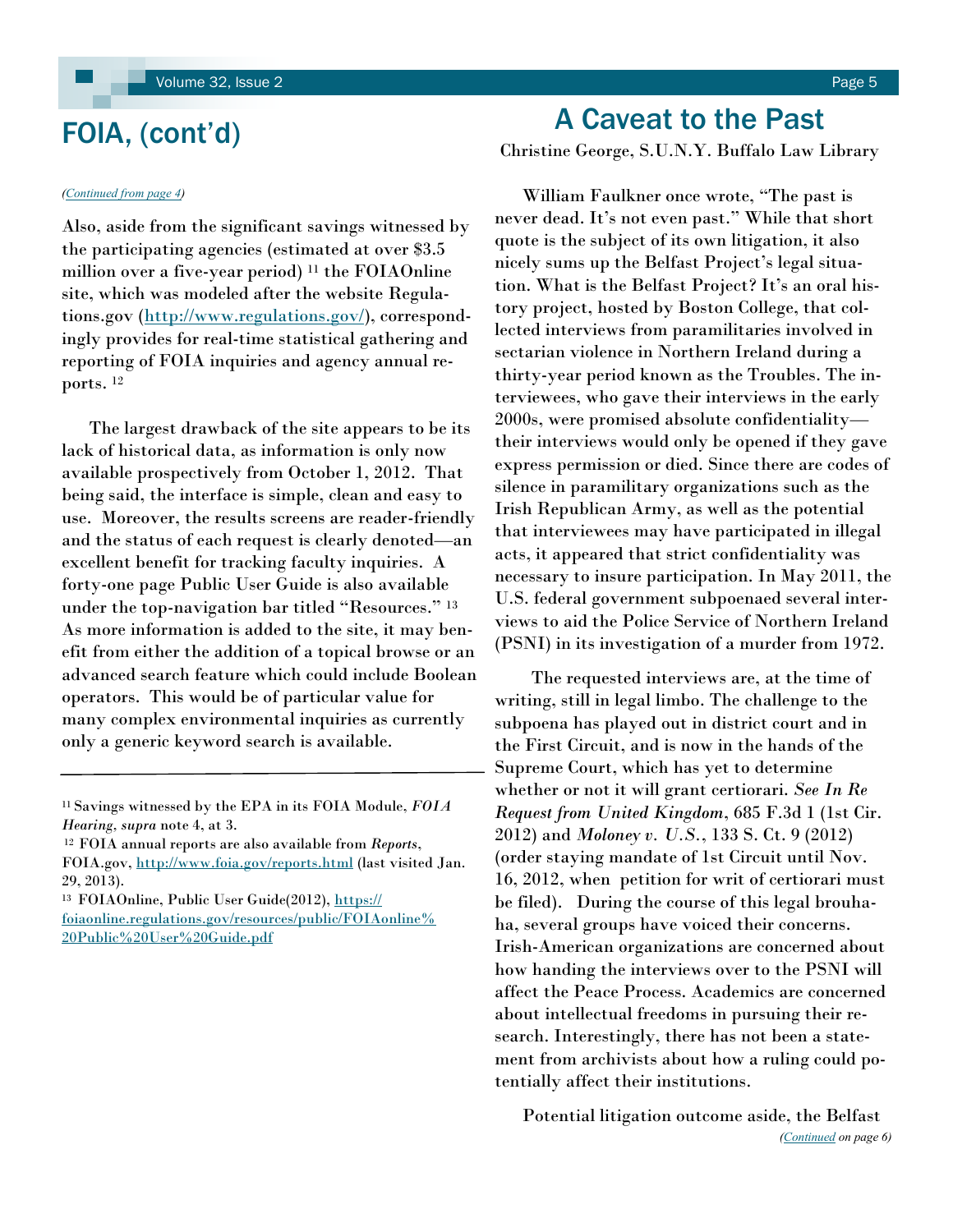## <span id="page-5-0"></span>Caveat, (cont'd)

#### *([Continued](#page-4-0) from page 5)*

Project has exposed the vulnerability of archives and indeed any institution with special collections holdings. What the USA PATRIOT Act was to librarians and their patrons, the Belfast Project is to archivists and their donors. Archivists can only go so far to protect collections, and their institutions may not be prepared for potential litigation. Just as archivists have learned to prepare for natural disasters, they must also plan for litigation. How well can the archivist articulate legal limitations to donors? How far is an institution willing to go to protect its collections? These are questions that require answers that will lead to new policies and best practices.

 When a donor hands his papers to an archivist, he is essentially handing over a paper trail. Perhaps that collection is only of interest to the historical record, but there is the chance that it may be of interest to parties in a legal proceeding. Archives are not black holes where collections can fade into obscurity. No, in archives, the past is organized and cataloged and made available to the present. Now, because of the Belfast Project, all potential donors should be warned—caveat donator.

## ALL-SIS Awards Committee Announcement

 The ALL-SIS Awards Committee is pleased to announce that the Management Institute Grant was awarded to **Maribel Hilo Nash** of the Pritzker Legal Research Center at Northwestern University School of Law. Congratulations Maribel!

 The AALL Management Institute provides new and aspiring managers the opportunity to build management skills, collaborate with colleagues from different types of libraries, learn in a small group setting and develop techniques to manage with confidence.

## Video Collections on Demand and the End of Physical Multimedia

Terry McCormack, S.U.N.Y. Buffalo Law Library

 Law faculty often use video in the classroom to illustrate points or enhance students' understanding of a law related topics. In the recent past, faculty enlisted the aid of librarians to help identify titles on DVD or VHS for purchase and subsequent viewing in the classroom or via library reserve. With the ubiquity of streaming video services on the Web and enhanced bandwidth, insurgent groups of faculty are employing convenient alternatives to the traditional library model. As was the case with print resources, faculty are now embracing electronic delivery of video to the classroom resorting to popular content distributors such as Vimeo, YouTube or Netflix.

 The dynamics behind the streaming trend are simply a better digital fit into the electronic flow of instruction and the seamless integration of video with other electronic teaching materials. Media selection with an emphasis toward teaching agendas is now made thorny by requests implying that any title acquired should be digital: ―I want to post the video link to my students by next week," or "I want to link to this documentary in my Power-Point." For electronically enabled faculty, the point and click flow from PowerPoint to streaming video content is much easier than going to the library, retrieving the DVD and interrupting a lecture to operate the DVD player. Similarly, students, conditioned by portable devices, prefer streaming video rather than the inconvenience of going to the library and checking out a DVD copy. While challenging, these trends create opportunities for librarians to reinvigorate their media collections with accessible streaming titles that can serve the current needs and preferences of faculty and students.

 During the last four years, film distributers have developed streaming license programs that offer agreements to libraries for select video titles. The programs vary between distributors and may *([Continued](#page-7-0) on page 8)*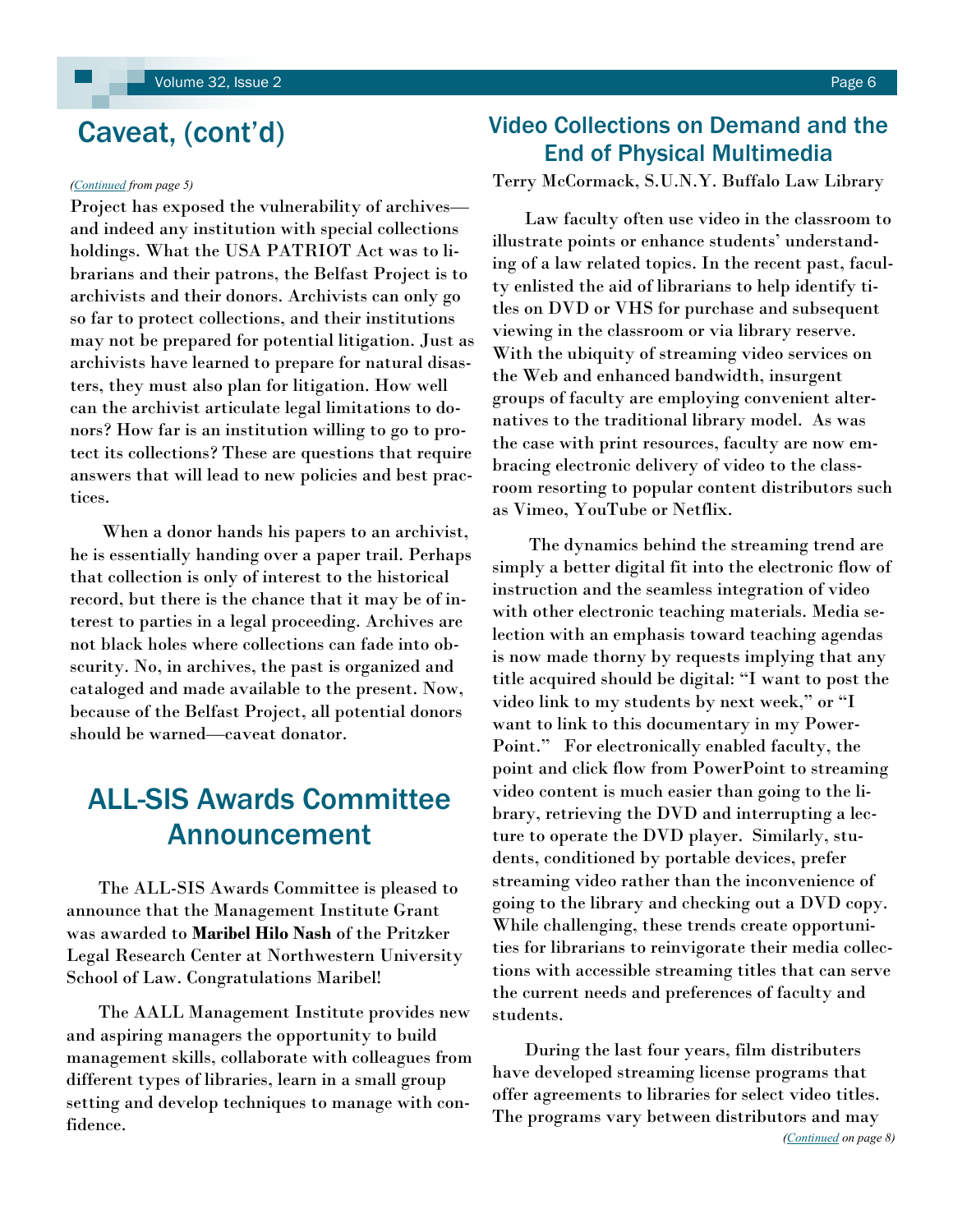## <span id="page-6-0"></span>ALL-SIS Task Forces 2012 - 2013: A Status Report

Margaret A. Schilt, University of Chicago D'Angelo Law Library

 The ALL-SIS Executive Board establishes task forces each year to undertake projects of interest and value to the academic law library community but are either time-limited or outside the charge of regularly-established committees. Each task force has a charge and works throughout the year, producing an annual report or other deliverable by the time of the AALL Annual Meeting in July.

 ALL-SIS has a number of task forces this year! As it is the middle of the year, it's a good time to check in with them and find out what they are doing.

#### **Bluebook Task Force**

The Bluebook Task Force' Mission is: "To advocate on behalf of academic law libraries for a comprehensive Bluebook that meets the needs of the Bluebook editors while considering the resources available to law libraries as they meet the needs of their student journals." Strategies to accomplish the mission include serving as a clearinghouse for input from members to be conveyed to the Bluebook publishers and to solicit comments and suggestions for the next edition. Ryan Harrington, Co-chair of the task force, reports:

 The Bluebook Committee has worked to create a discussion forum on the AALL My Communities page. We broke up portions of the Bluebook into themes and created threads that focused on those themes….We publicized the forum on ALL-SIS and RIPS and currently have 66 members in the community. Ideally, this newsletter article will remind some members that they should come and join the discussion over the next semester as issues arise when dealing with Bluebook questions.

 Our goal is to use the opinions gathered on the My Communities page to draft a report to distribute to the editors of the Bluebook for their next edition. We are hopeful that our input will have significant impact coming from the force of academic law librarians at large.

 All of us who work with the Bluebook (and who doesn't?) should think about joining the forum and contributing our comments as well!

#### **Task Force on the Use of Mobile Technology**

 The goal of the task force is to draft a report to help academic law libraries evaluate mobile technologies and determine how to best use them to meet the needs of their patrons. Jennifer Wondracek, Chair, states that the report is well underway, on schedule to be presented to the Executive Board by May 1. The task force reviewed the literature on the evaluation of tablets, smartphones and e-readers. Their report will feature a list of best practices pertaining to evaluation of these devices and a master list of criteria for evaluating mobile technologies in general. As someone who finds the integration of mobile devices into Library work challenging, I am looking forward to this report!

### **Task Force on Identifying Skills & Knowledge for Legal Practice**

 This task force began its work in the 2011-2012 year by compiling a comprehensive survey addressing the views of both practitioners and librarians as to the current and future skills needed to succeed in law practice. Its annual report with more detail about the survey is here: [http://www.aallnet.org/sis/allsis/](http://www.aallnet.org/sis/allsis/committees/practicetf/draftreport_05012012.pdf) <u>committees/practicetf/draftreport\_05012012.pdf</u>. A large amount of data was collected – 139 responses from librarians and 603 responses from practitioners. The task force's work in the 2012-2013 focuses on analyzing and interpreting that data. Chair Susan Nevelow Mart reports that the group is formulating the coding parameters for the analysis of the quantitative data and creating the list of empirical questions to address with regression analysis. The task force expects to have a report ready for the Executive Board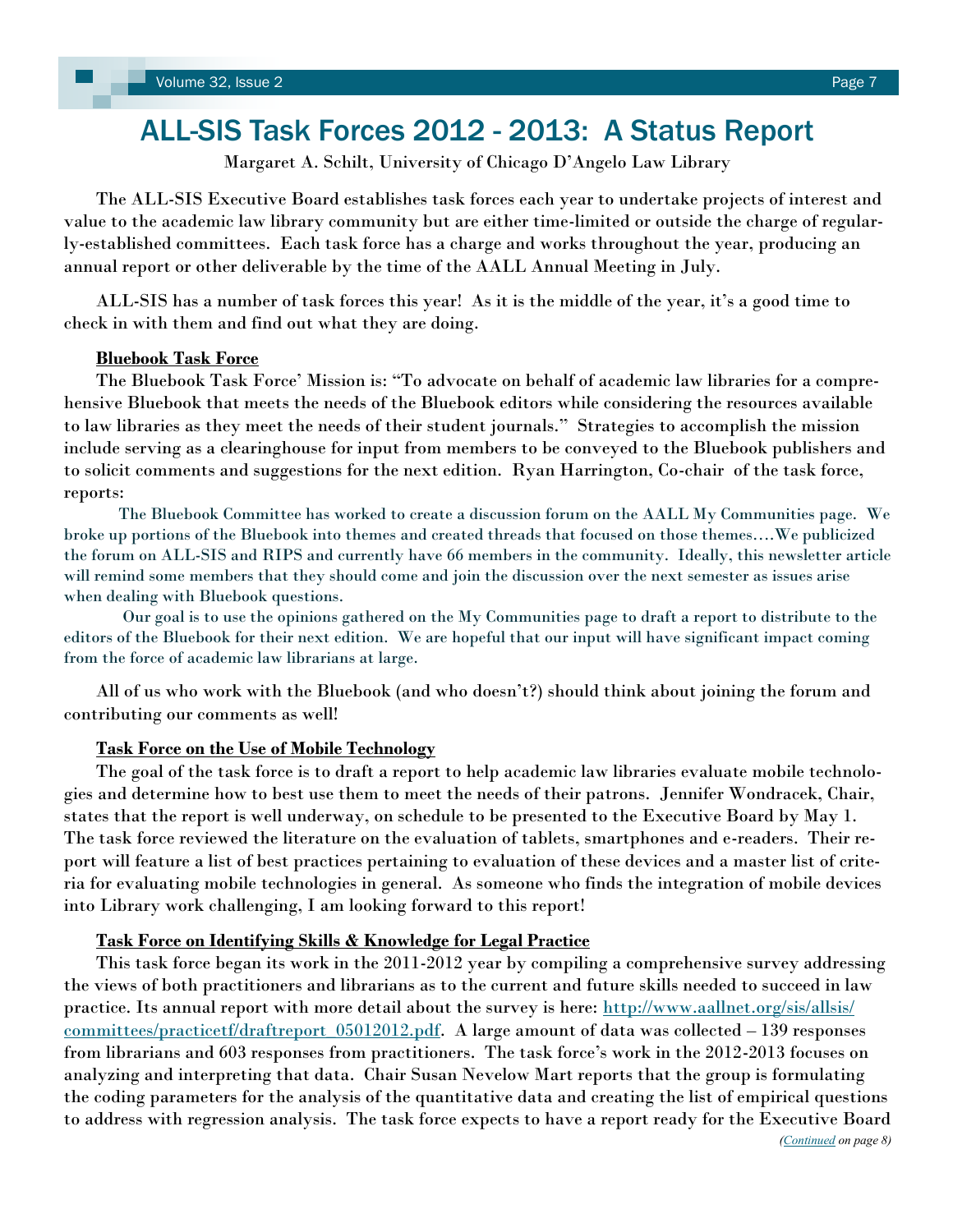## <span id="page-7-0"></span>ALL-SIS Task Forces (cont'd)

*[\(Continued](#page-6-0) from page 7)*

in May.

### **Task Force to Review and Update the ALL-SIS Web Presence**

 This task force's charge is to work with the web and archive committees to update the ALL-SIS website to take advantage of new technology, to enhance the social media presence of ALL-SIS, and to create branded spaces for ALL-SIS on multimedia services like Flickr and YouTube. Ellen Augustiniak, Chair, reports that content from the old site has been moved to the new site but it still needs to reorganized and updated. Creighton Miller, the ALL-SIS webmaster, is handling that work and predicts a launch date of late Spring 2013. The Report on the 2012 Survey on the ALL-SIS Website that informed the changes is posted to AALL-NET's ALL-SIS Community Library.

#### **Task Force on Scholarly Communication**

This task force is charged with "Identifying the most significant scholarly communication issues in the legal academy and libraries; recommending ways in which the SIS could provide a forum for information sharing and collaboration on such issues, including specific projects; and connect[ing] with other AALL and external groups on scholarly communication issues." Co-Chairs Kenneth Hirsh and Michelle Pearse report that the ALL-SIS Scholarly Communication Task Force group is scheduling a conference call in February. A Zotero group [https://www.zotero.org/](https://www.zotero.org/groups/allsisscholcomm/items) [groups/allsisscholcomm/items](https://www.zotero.org/groups/allsisscholcomm/items) and interim web page <http://scholarlycommunication.weebly.com/> have been set up for references and resources related to the report.

### **Task Force on Library Marketing and Outreach**

 The task force has been working since 2011 to create a report, compile appropriate materials to assist academic law libraries in marketing their services to their patrons, and organize those materials into a marketing toolkit with resources that libraries can customize to their own needs. Amanda Runyon, Chair, gleefully reports that they are in the final stretch. The toolkit is substantially complete and the report is almost done. Both should be submitted to the Board by May. Soon after, the rest of us will have the benefits of their work to inform and improve our marketing and outreach efforts in our own libraries!

 Taken all together, an impressive amount of work has been completed by all of the chairs and members of the task forces! We are fortunate in having a hard-working and productive membership, adding to the value we all receive from being members of ALL-SIS.

### *[\(Continued](#page-5-0) from page 6)* Video Collections (cont'd)

include subscriptions to titles based on single course use or three- to five-year agreements. Some distributors send data files to libraries for licensed use on servers and often in perpetuity. In other cases, if a library owns the titles on DVD, the distributor may authorize the library to copy (rip) the data from the discs and use the duplicate streaming files in perpetuity for a one-time per title fee. In cases of term subscriptions and "electronic ownership," libraries can easily integrate the streaming file URL links into their catalog records and for faculty into course management software.

 Licensed use of digital multimedia content is still an evolving concept, however, with changing teaching styles and student expectations. It may serve as an opportunity for librarians to take back some control by providing access to multimedia resources in the classroom. The following is a select list of distributors that offer streaming services:

- **Bullfrog Films** [www.bullfrogfilms.com](http://www.bullfrogfilms.com)
- **California Newsreel** [www.newsreel.org](http://www.newsreel.org)  $\bullet$
- **Filmakers Library** [www.academicvideostore.com](http://www.academicvideostore.com)  $\bullet$
- **Films for the Humanities & Sciences** [www.Films.com](http://www.Films.com)
- **Icarus Films** <http://icarusfilms.com>
- **New Day Digital** <http://newday.iriseducation.org>
- **Docuseek 2** (aggregator for distributors such as Bullfrog, New Day, and Icarus) [http://](http://docuseek2.com) [docuseek2.com](http://docuseek2.com)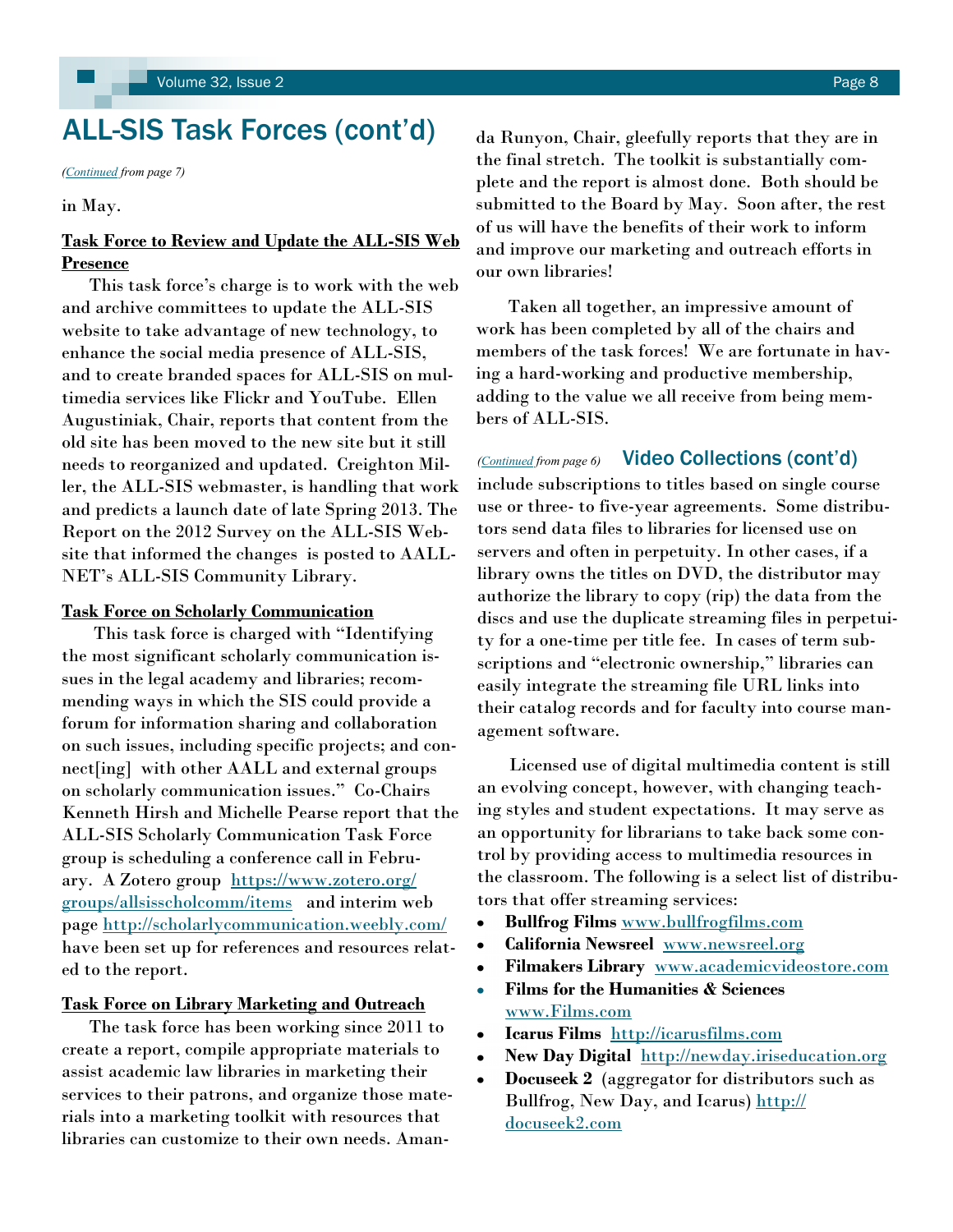## A Law Librarian in the Dark

<span id="page-8-0"></span> Welcome… A Law Librarian in the Dark discusses movies for law libraries and law library feature film collections. Movies about lawyers, law schools, litigation, famous trials, crime and punishment, or movies that contain legal themes are all possible topics. If you have a DVD title that you would like reviewed, e-mail Yasmin Sokkar Harker at [yasmin.harker@law.cuny.edu.](mailto:yasmin.harker@law.cuny.edu) In this issue, guest contributor Alex Berrio Matamoros (C.U.N.Y. School of Law Library) takes a look at *Exit Through the Gift Shop: A Banksy Film.*

Directed by Banksy, the famed yet still anonymous British street artist, this documentary presents the story of what happened when Thierry Guetta, a French immigrant residing in Los Angeles, tried to make a documentary about Banksy and street art. Street art is visual art presented in public spaces, most often on the sides of buildings, sidewalks, billboards and bridges. Similar to traditional graffiti, the predecessor of street art, this art form is considered vandalism by most of law enforcement when it is unsanctioned, and the vast majority of street art remains unsanctioned. Many street artists have been arrested and prosecuted for their art and controversy remains as to whether such creations are truly "art."

 This documentary follows Guetta, who films nearly every moment of his life because of his obsession of carrying a video camera everywhere. While visiting France, he discovers that his cousin is the street artist Invader and Guetta quickly becomes engrossed in the street art his cousin and friends create in their homes and garages and install and execute under the cover of night, taking the camera along for some of the installations.

 During a visit to L.A., Invader introduces Guetta to Shepard Fairey, the American street artist best known for his Obama "Hope" poster. Guetta begins filming Fairey constantly and convinces him to collaborate on a documentary about street art. This leads to the two men traveling across the U.S. interviewing and filming numerous street artists at work, but Guetta never turns his footage into a film. As

Guetta hears more and more about the elusive street artist Banksy, he makes it his mission to meet and potentially work with Banksy. The two men finally do meet, and with time Banksy begins to trust Guetta and begins shaping him into a film director and artist in his own right under the moniker of "Mr Brainwash".

 The film provides an intriguing look into street artists and their creations that will be enjoyed by art lovers and appreciators of street art alike. Since Guetta's shooting of the film wasn't planned, but instead the footage is taken from Guetta's obsessive recordings, the film does feel disjointed at times. While distracting, this disjointedness fits wells with the non-traditional approach to art taken by street artists. As the film progresses and Guetta accepts Banksy's challenge to turn his footage into a film, the filming feels more deliberate to match Guetta's deliberate attempt to make a film about Banksy and Mr Brainwash.

 The film also stands out as a good example of how the law is full of grey areas. While many consider street art to be a crime, others consider it to be a form of urban expression for artists that should be protected by the law. Street art also often uses copyright protected images as the basis of a work that will then parody that image or satirize or criticize something represented by that image. Some copyright owners have sued street artists, especially those that have been financially successful, for copyright infringement, while others argue that such uses should be protected as fair uses since parody and criticism are recognized in the U.S. under the fair use exception to copyright infringement.

 SPOILER ALERT! While the following does not reveal any details of scenes from the film, it may change your experience of the film. YOU'VE BEEN WARNED! Upon its release, the film stirred a lot of controversy as some viewers were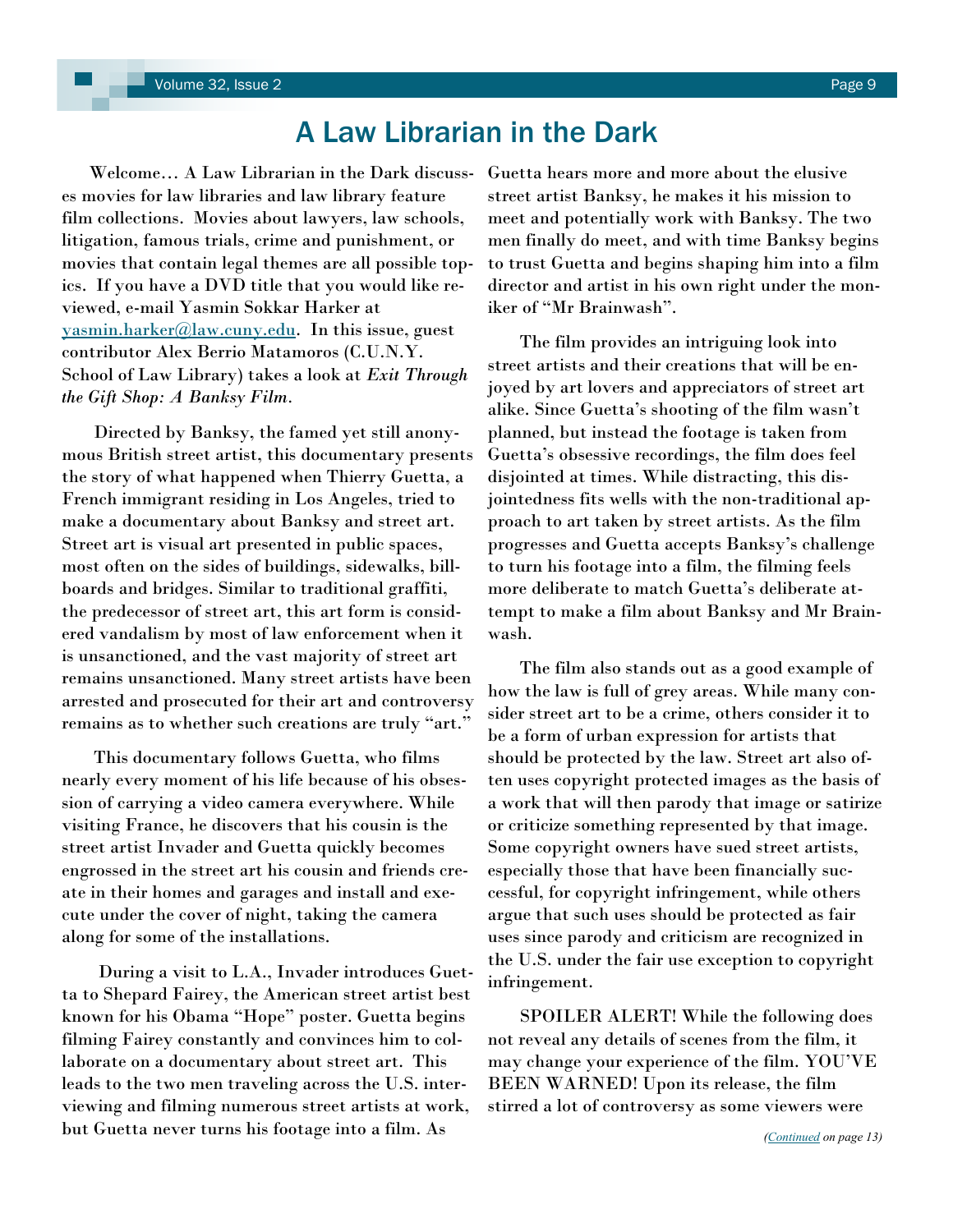## The Collaborative Law Librarian How Important is Business Research?

Thomas Sneed, MacMillan Law Library, Emory University School of Law

<span id="page-9-0"></span> For the second edition of The Collaborative Law Librarian, I wanted to focus on something near and dear to my heart: business research. Not only have I had the opportunity to teach business and tax research for several years, but when I practiced law, I often needed to access certain business information. Whether it was to find a registered agent or basic company documents, this research was valuable to my everyday practice of law. Most academic law librarians are experts at teaching basic legal research, but how many of us are comfortable with business research? What happens when you are asked to assist with a search for a SEC filing or competitive intelligence information?

 For some background, I recently posed the following questions to the director of a law firm library.

Q: How important are business research skills to new associates?

 A: Very. Most law firms are focused on knowing more about their clients (which requires business research skills) and much of the work a lawyer does in the transactional area requires business research skills. Basic business skills are also seriously important, especially project management and budget management. Many law firms are focused on teaching these skills to all their lawyers.

Q: Do new associates generally have relevant business research skills?

 A: Not from what our librarians see. In fact, in general they often do not have good basic research skills.

 Some of the takeaways from these responses, such as the need for stronger legal research skills in general, are issues for another day. However, it was intriguing to hear how business research skills are essential, but not well developed, in new associates.

 So what can we, as academic law librarians, do to help our students develop their business research skills? As a starter, we can cultivate relationships with the business librarians within our larger university. These business librarians often have significant experience in the private sector and can be a wealth of knowledge from a perspective other than law. Secondly, spend the time to become familiar with relevant governmental and commercial databases. Most secretary of state web sites are somewhat similar with only minor peculiarities, and databases such as Hoovers, Captial IQ and even the business features of Bloomberg Law are not overly complicated to use. And while EDGAR may strike fear into many a researcher, the interface and search features are not as terrifying with just a little practice.

 In closing, I want to relay another story from personal experience. After a session of my business and tax research class this past semester, I was chatting with a student who had summered with a firm and accepted a position for post-graduation. He had felt particularly behind the other summer associates who had MBAs and familiarity researching business related issues. Based on his experience, he had a heightened interested in the business topics of the class and appreciated their usefulness. If my time and effort to learn and teach a subject slightly outside the normal scope of legal research can help other students like this, then isn't it worth it?

### *([Continued](#page-0-0) from page 1)* From the Chair

 ALL-SIS is also planning to provide comments to the ABA concerning proposed revisions to Chapter 6 (Library and Information Resources) and Chapter 7 (Facilities, Equipment, and Technology) of the ABA Standards and Rules of Procedure for Approval of Law Schools. You can take a look at the proposals at [www.americanbar.org/content/](http://www.americanbar.org/content/dam/aba/administrative/legal_education_and_admissions_to_the_bar/council_reports_and_resolutions/20130222_notice_and_comment_standards_chs_6_7.authcheckdam.pdf) [dam/aba/administrative/](http://www.americanbar.org/content/dam/aba/administrative/legal_education_and_admissions_to_the_bar/council_reports_and_resolutions/20130222_notice_and_comment_standards_chs_6_7.authcheckdam.pdf)

legal education and admissions to the bar/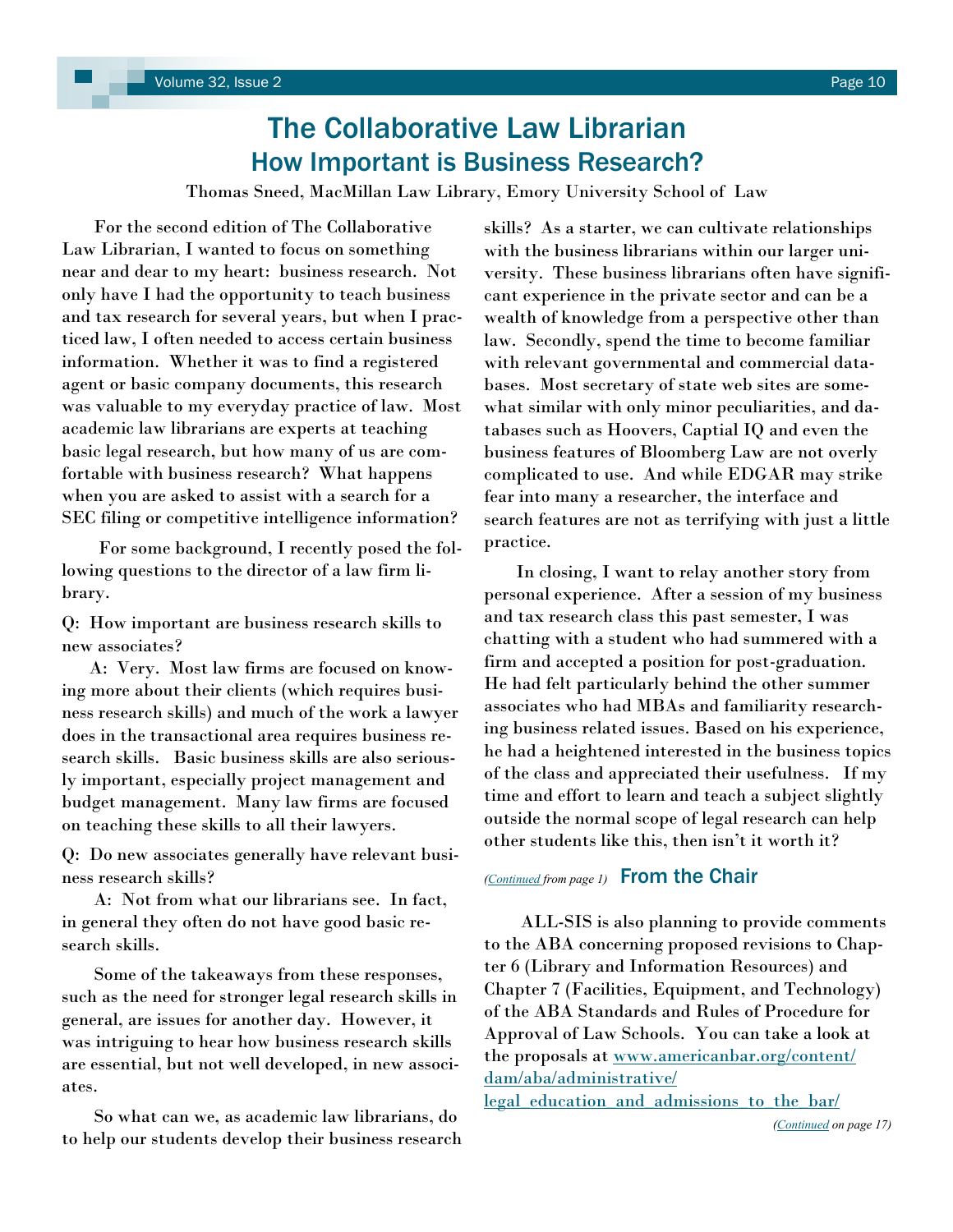## Researching the Financial Crisis

Gail F. Whittemore, Pace Law Library

<span id="page-10-0"></span> Finding unbiased, accurate information about the U.S. financial crisis can be difficult. Tremendous amounts have been written about it, much of it based on political philosophy. Research requires looking at sources other than Westlaw or Lexis, many of them fascinating, but also difficult to authenticate.

 For anyone just getting started, it can be useful to review a timeline showing significant events leading up to the collapse of Lehman Brothers, the Wall Street financial firm, that marked public awareness of a crisis. The Federal Reserve Bank of St. Louis has published a very detailed timeline from 2007 until mid-2011 ([http://](http://timeline.stlouisfed.org/index.cfm?p=timeline) [timeline.stlouisfed.org/index.cfm?p=timeline#\),](http://timeline.stlouisfed.org/index.cfm?p=timeline) and the Wall Street Journal website also has one, at [http://online.wsj.com/article/](http://online.wsj.com/article/SB120576387418941803.html) [SB120576387418941803.html](http://online.wsj.com/article/SB120576387418941803.html) (although only 2007 – March 2008 can be seen without a subscription).

 Most authorities trace the beginning of the crisis to February 2007, when Freddie Mac, the Federal Home Loan Mortgage Corporation, announced that it would "no longer buy the most risky subprime mortgages and mortgage-related securities." The roots extend much further back, of course, and even by the time New Century Financial, a large sub-prime mortgage lender, filed for bankruptcy protection in April 2007, and Countrywide Financial, the largest sub-prime lender, warned in July of "continued weakness in the housing market" (news release available at [http://www.sec.gov/Archives/edgar/](http://www.sec.gov/Archives/edgar/data/25191/000110465907055537/a07-20103_1ex99.htm) [data/25191/000110465907055537/a07-](http://www.sec.gov/Archives/edgar/data/25191/000110465907055537/a07-20103_1ex99.htm)

20103 lex99.htm), not much attention was paid. We did not learn until very recently that in 2007 officials at the Federal Reserve were "deeply skeptical that problems rooted in housing foreclosures could cause a broader crisis" ("On Eve of Housing Crisis in 2007, Top Officials Doubted the Need to Act," Binyamin Appelbaum,

*N.Y. Times*, Jan. 18, 2013, at B1, col. 2, *available at* [http://www.nytimes.com/2013/01/19/business/](http://www.nytimes.com/2013/01/19/business/economy/fed-transcripts-open-a-window-on-2007-crisis.html?smid=pl-share) [economy/fed-transcripts-open-a-window-on-2007](http://www.nytimes.com/2013/01/19/business/economy/fed-transcripts-open-a-window-on-2007-crisis.html?smid=pl-share) [crisis.html?smid=pl-share\)](http://www.nytimes.com/2013/01/19/business/economy/fed-transcripts-open-a-window-on-2007-crisis.html?smid=pl-share) because the Fed imposed a "standard five-year delay" on release of transcripts of its meetings. Notwithstanding the government's doubts, however, by September 2008, the Federal Housing Finance Agency (FHFA), announced that it had put both Freddie Mac and Fannie Mae (Federal National Mortgage Association) into conservatorship because of their "inherent conflict and flawed business model. . . ." (Henry M. Paulson, Jr., "Statement by Secretary Henry M. Paulson, Jr. on Treasury and Federal Housing Finance Agency Action to Protect Financial Markets and Taxpayers." U.S. Dep't of the Treasury, *available at* [http://www.treasury.gov/press](http://www.treasury.gov/press-center/press-releases/Pages/hp1129.aspx)[center/press-releases/Pages/hp1129.aspx\)](http://www.treasury.gov/press-center/press-releases/Pages/hp1129.aspx).

 A number of books have been published since 2008 analyzing the causes of the financial crisis and discussing proposed solutions, notably Gretchen Morgensen & Joshua Rasner, *Reckless Endangerment*  (2011), which details the roots of the financial and housing crises and the roles of Fannie Mae and Freddie Mac as far back as the 1990s. Economists Simon Johnson and James Kwak published *Thirteen Bankers: The Wall Street Takeover and the Next Financial Meltdown* in 2010 (and see "Financial Crisis for Beginners" by the same authors, available at [http://](http://baselinescenario.com/financial-crisis-for-beginners/) [baselinescenario.com/financial-crisis-for-beginners/\)](http://baselinescenario.com/financial-crisis-for-beginners/). Former head of the FDIC Sheila Bair wrote *Bull by the Horns: Fighting to Save Main Street from Wall Street and Wall Street from Itself*, published in 2012. Nobel laureate Joseph Stiglitz has written several books on the crisis, including *Freefall: America, Free Markets, and the Sinking of the World Economy*  (2010). Henry Paulson, the Secretary of the Treasury from 2006 through the end of the Bush Administration, presided over the U.S. government's bailouts of major banks, automobile manufacturers, and A.I.G., and wrote of his experiences in *On the Brink: Inside the Race to Stop the Collapse of the Global Financial*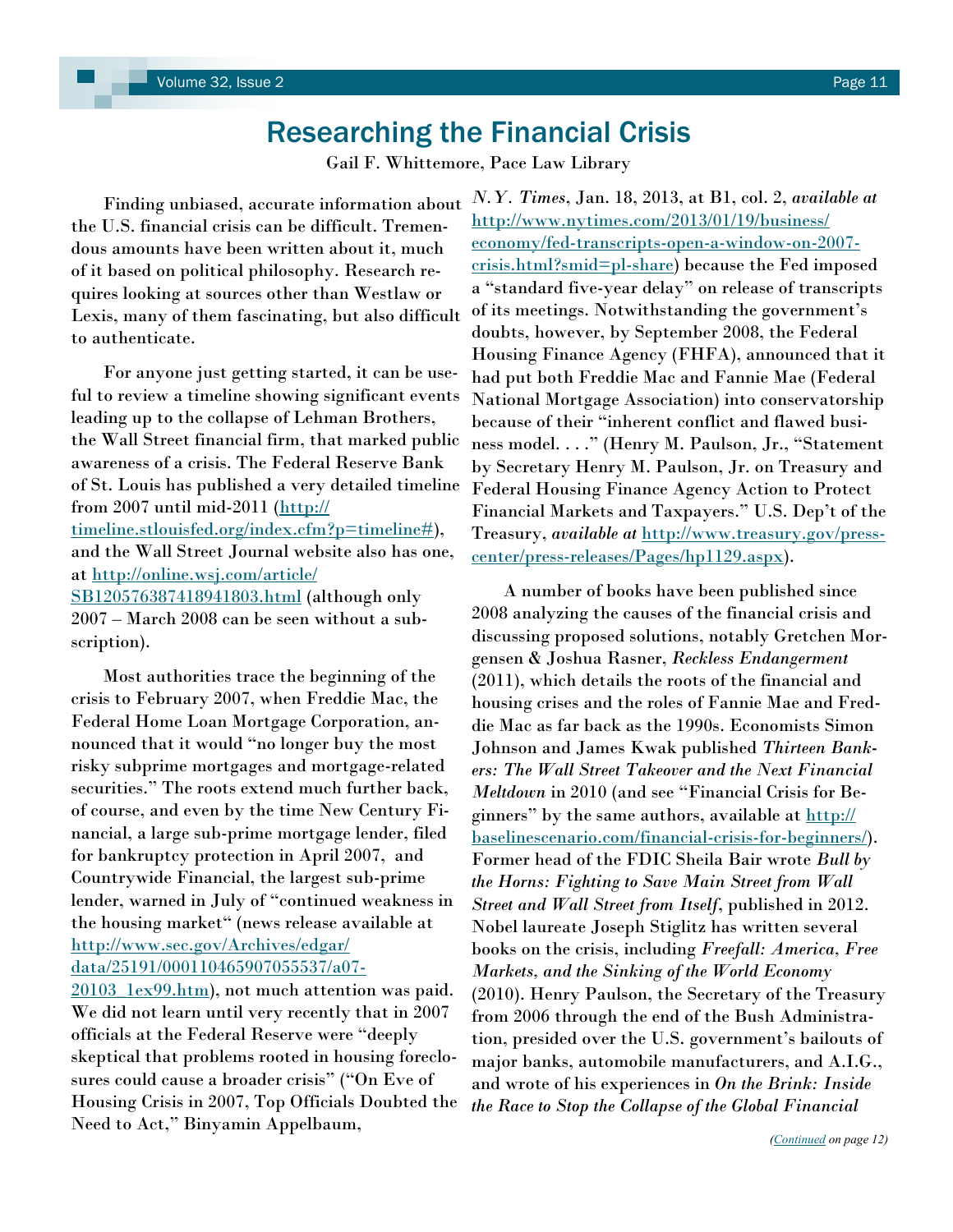## <span id="page-11-0"></span>Financial Crisis (cont'd)

#### *[\(Continued](#page-10-0) from page 11)*

*System* in 2010. Mandatory reading on the financial crisis is also The Financial Crisis Inquiry Report: Final Report of the National Financial Crisis Inquiry Commission, released in 2011 and available at [http://](http://www.gpo.gov/fdsys/pkg/GPO-FCIC/pdf/GPO-FCIC.pdf) [www.gpo.gov/fdsys/pkg/GPO-FCIC/pdf/GPO-](http://www.gpo.gov/fdsys/pkg/GPO-FCIC/pdf/GPO-FCIC.pdf)[FCIC.pdf.](http://www.gpo.gov/fdsys/pkg/GPO-FCIC/pdf/GPO-FCIC.pdf)

 Consult government websites for additional information and details about the crisis. As mentioned above, the Federal Reserve Banks are valuable sources of information and statistics (see, for example, the Federal Reserve Bank of San Francisco's Financial Crisis guide at [http://www.frbsf.org/](http://www.frbsf.org/economics/crisisresearch/) [economics/crisisresearch/\).](http://www.frbsf.org/economics/crisisresearch/) Additional government resources on this topic include: the Treasury Depart-ment [\(www.treasury.gov](http://www.treasury.gov) – see: "financial crisis response in charts"), the Securities  $&$  Exchange Commission (SEC) ([www.sec.gov](http://www.sec.gov) - note SEC Financial Crisis Enforcement Actions), The Commodities Fu-tures Trading Commission (CFTC) [\(www.cftc.gov](http://www.cftc.gov) all about swaps & derivatives), and the Federal Deposit Insurance Corporation (FDIC) ([www.fdic.gov](http://www.fdic.gov) see "Industry Analysis") websites. The websites of congressional committees publish statement transcripts and live videos of hearings, such as those held by the House Financial Services Committee [\(http://](http://financialservices.house.gov/) [financialservices.house.gov/\)](http://financialservices.house.gov/), the Senate Finance Committee ([http://www.finance.senate.gov/\)](http://www.finance.senate.gov/), the Senate Banking Committee ([http://](http://www.banking.senate.gov/public/) [www.banking.senate.gov/public/\)](http://www.banking.senate.gov/public/), and the Joint Economic Committee ([www.jec.senate.gov/public/\).](http://www.jec.senate.gov/public/) The Troubled Asset Relief Program (TARP) has been wound down, but information about the TARP program is still available at [http://www.treasury.gov/](http://www.treasury.gov/initiatives/financial-stability/Pages/default.aspx) [initiatives/financial-stability/Pages/default.aspx.](http://www.treasury.gov/initiatives/financial-stability/Pages/default.aspx)

 The World Bank's library has published a research guide on the financial crisis from a global perspective, available at [http://](http://researchguides.worldbankimflib.org/content.php?pid=26117) [researchguides.worldbankimflib.org/content.php?](http://researchguides.worldbankimflib.org/content.php?pid=26117) [pid=26117.](http://researchguides.worldbankimflib.org/content.php?pid=26117) Financial crisis research guides have also been published by a number of academic libraries, including Pace Law School's "Financial Crisis and

### Recovery" guide at [http://](http://libraryguides.law.pace.edu/financialcrisis) [libraryguides.law.pace.edu/financialcrisis.](http://libraryguides.law.pace.edu/financialcrisis)

 News and magazine articles are excellent sources for keeping abreast of new developments in the economic recovery in the United States and worldwide. The business sections of the New York Times and Washington Post contain articles by experts on financial matters, and of the course the Wall Street Journal's focus is on financial news and information (access to these materials may depend on having subscriptions to the papers themselves or to databases such as LexisNexis). Bloomberg and BloombergLaw are also excellent resources for finding business and financial news, particularly now that Bloomberg has acquired BNA. Another great resource that is readily accessible is PBS Frontline, which has broadcast several informative shows on the crisis – in particular, "The Warning" and "The Untouchables," both available for viewing at [http://](http://www.pbs.org/wgbh/pages/frontline/) [www.pbs.org/wgbh/pages/frontline/.](http://www.pbs.org/wgbh/pages/frontline/)

### *([Continued](#page-0-0) from page 1)* From the Editor (cont'd)

action at the reference desk and 'special-request' lectures for doctrinal courses.

 With that in mind, I direct your attention to Ingrid Mattson's article, "Teaching Legal Research and Writing to International Students." At the end she asks a series of questions, which I invite you to answer. I have been teaching Legal Research to international students since 2008, and certainly having the information Ingrid seeks would have been (and still would be) very helpful to me. It is time for such a dialogue to begin.

 Ingrid is planning a follow-up article for the June *ALL-SIS Newsletter* to report on the feedback she gets. Please contact her at  $mattson.30@$ osu.edu or by phone at (614) 292-9476.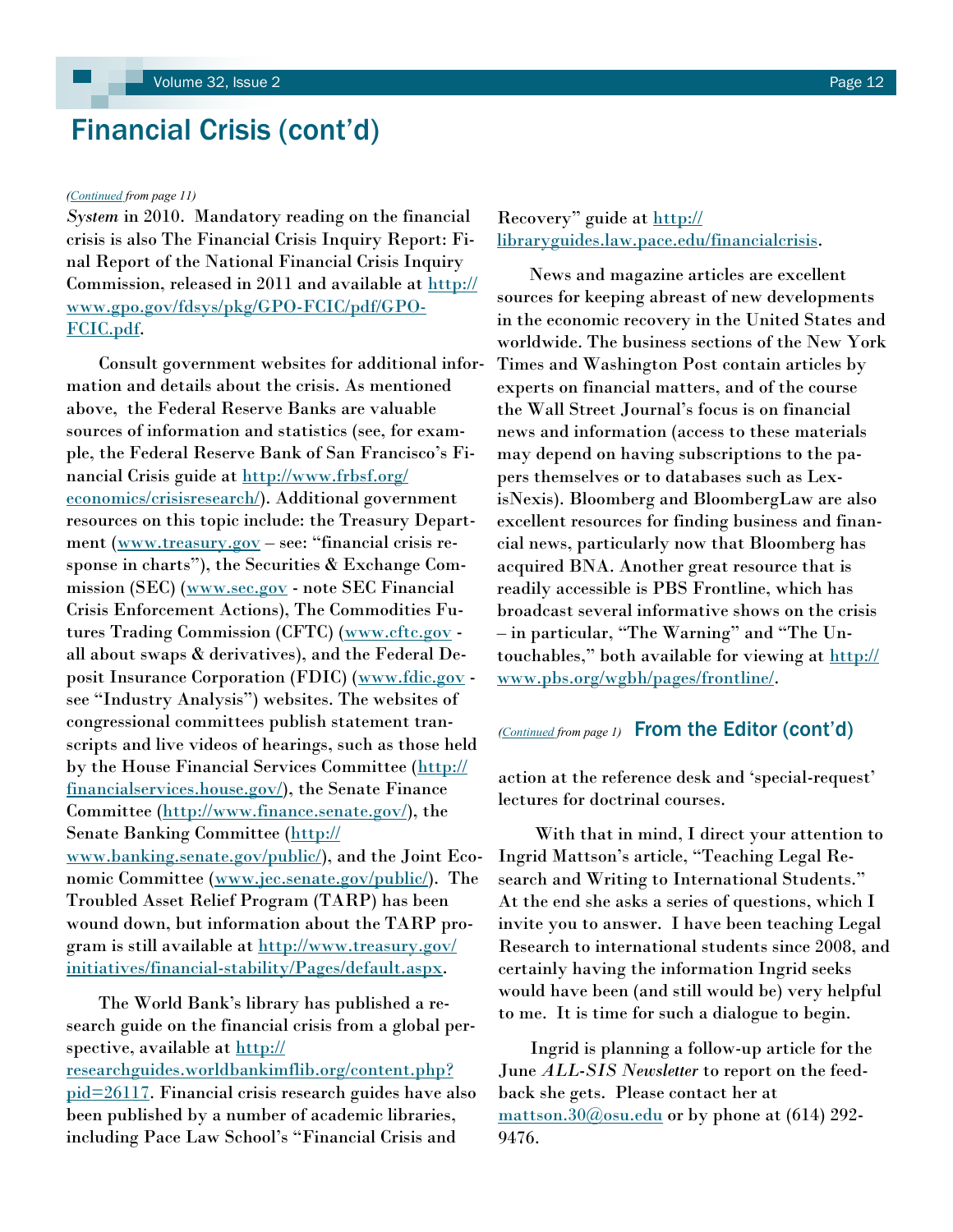## <span id="page-12-0"></span>Law Librarian in the Dark (cont'd)

#### *([Continued](#page-8-0) from page 9)*

reluctant to accept that the film was a documentary made by Banksy from Guetta's footage. Instead, many believe that the film is a mockumentary orchestrated by Banksy and Fairey as a prank J.D. from Brigham Young University. on its audience. At times it can be difficult to believe that Guetta is so obsessed with filming that he films every moment of his day and has a stockpile of footage that he never reviews. Also, at times it can seem as though some of the events that take place in the film were planned out, but that may be because they are in fact planned execution of the public street art installations that are completed quickly and secretively so the artists can avoid being arrested. See for yourself and decide whether you believe these series of events are just happenstance or whether they were deliberately planned by the parties involved.

 *Exit Through the Gift Shop: A Banksy Fi*lm is available on DVD and Netflix, Hulu, and Amazon Instant Video streaming.

## Member News

 The **Georgetown Law Library** is thrilled to welcome **Ann Hemmens** as the new Head of Reference. In her position she will coordinate with Mabel Shaw to supervise the library's reference librarians and the faculty liaison program.

 Ann was previously at the University of New Mexico School of Law Library, where she managed the public services department for over 3 years. Prior to that she was part of the reference department at the University of Washington Law Library.

 **Leslie Street** is the new Assistant Director for Public Services at the **Kathrine R. Everett Law Library at the University of North Carolina at Chapel Hill.** Leslie began working at UNC in 2010 as a Reference/Faculty Research Librarian

and continues her appointment as a Clinical Assistant Professor of Law at UNC. She was previously a reference librarian at Georgetown Law. Leslie received her M.L.I.S. from University of Washington and her

 **Margaret Hall** is now the Head of Access Services/Reference Librarian at the **Kathrine R. Everett Law Library at the University of North Carolina at Chapel Hill.** Previously, she was the Reference/ Student Services Librarian at UNC. Margaret continues her appointment as a Clinical Assistant Professor of Law at UNC. She received her M.L.I.S. from Dominican University and her J.D. from William Mitchell College of Law.

 **Alicia Brillon** joined the **S.J. Quinney Law Library at the University of Utah** as Acquisitions and Government Documents Librarian on February 1, 2013. Alicia formerly worked at the William A. Wise Law Library at the University of Colorado School of Law. She received her MLIS from the University of Washington and her JD from Seattle University School of Law. She also has a BA in Communications from the University of Washington.

 **Yolonda P. Harrison** is the new Legal Research and Digital Initiatives Law Librarian at **Florida International University College of Law**. Prior to her arrival at FIU in January 2013, Yolonda served as an Assistant Professor and Reference/Electronic Resources Librarian at Seton Hall University School of Law and an Adjunct Professor and Web Development Librarian at North Carolina Central University School of Law.

**PLEASE SHARE YOUR NEWS WITH YOUR COL-LEAGUES! Send Member News to the Editor or to Karen Schneiderman at [karen.schneiderman@law.csuohio.edu](mailto:karen.schneiderman@law.csuohio.edu)**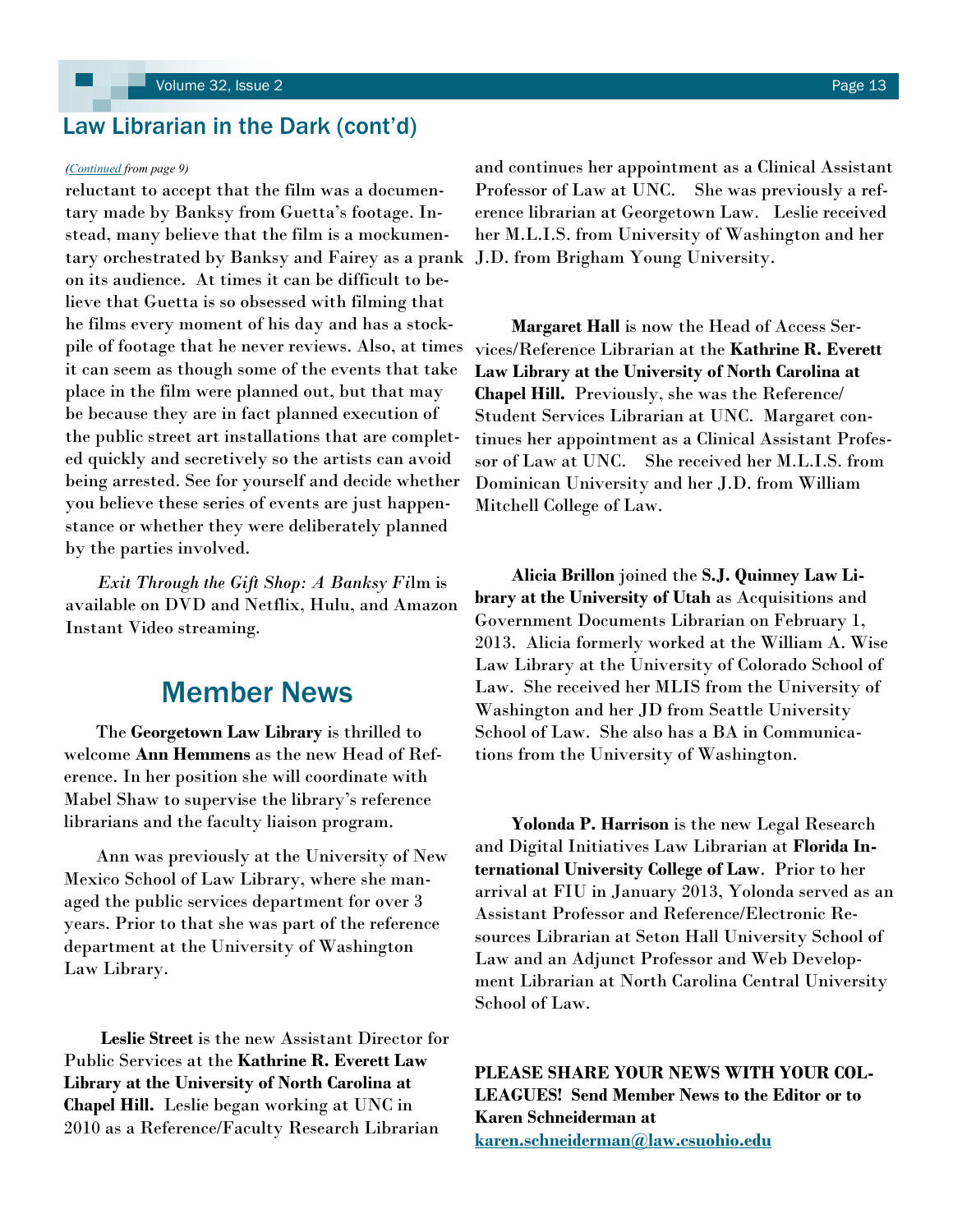## TS-SIS Educational Grants 2013

Calmer Chatoo, University of Miami School of Law Library

<span id="page-13-0"></span> Application for the 2013 TS-SIS Educational Grants is now open. The deadline to apply is April 13th. The accompanying form includes instructions for applying. For more information about the grant see also the Educational Grants section in the TS-SIS Handbook at [www.aallnet.org/sis/tssis/handbook/](http://www.aallnet.org/sis/tssis/handbook/related/educationalgrants.htm) [related/educationalgrants.htm.](http://www.aallnet.org/sis/tssis/handbook/related/educationalgrants.htm) A list of previous recipients and the application form are also available at [www.aallnet.org/sis/tssis/grants/educational.](http://www.aallnet.org/sis/tssis/grants/educational) 

## TECHNICAL SERVICES SPECIAL INTEREST SECTION

**Application for Educational Grants** (Attach additional pages if necessary) Name \_\_\_\_\_\_\_\_\_\_\_\_\_\_\_\_\_\_\_\_\_\_\_\_\_\_\_\_\_\_\_\_\_\_\_\_\_\_\_\_\_\_\_\_\_\_\_\_\_\_ Date \_\_\_\_\_\_\_\_\_\_\_\_\_\_\_\_\_\_\_\_\_\_\_\_  $\rm{Address}$   $\rm{~$ \_\_\_\_\_\_\_\_\_\_\_\_\_\_\_\_\_\_\_\_\_\_\_\_\_\_\_\_\_\_\_\_\_\_\_\_\_\_\_\_\_\_\_\_\_\_\_\_\_\_\_\_\_\_\_\_\_\_\_\_\_\_\_\_\_\_\_\_\_\_\_\_\_\_\_\_\_\_\_ \_\_\_\_\_\_\_\_\_\_\_\_\_\_\_\_\_\_\_\_\_\_\_\_\_\_\_\_\_\_\_\_\_\_\_\_\_\_\_\_\_\_\_\_\_\_\_\_\_\_\_\_\_\_\_\_\_\_\_\_\_\_\_\_\_\_\_\_\_\_\_\_\_\_\_\_\_\_\_  $\bf{Telephone}$ Email Address \_\_\_\_\_\_\_\_\_\_\_\_\_\_\_\_\_\_\_\_\_\_\_\_\_\_\_\_\_\_\_\_\_\_\_\_\_\_\_\_\_\_\_\_\_\_\_\_\_\_\_\_\_\_\_\_\_\_\_\_\_\_\_\_\_\_\_\_\_\_\_\_\_ Are you a member of AALL? \_\_\_\_\_\_ If yes, how long? \_\_\_\_\_\_\_\_\_\_\_\_\_\_\_\_\_\_\_\_\_\_\_\_\_\_\_\_\_\_ Are you a member of TS-SIS? \_\_\_\_\_\_ If yes, how long? \_\_\_\_\_\_\_\_\_\_\_\_\_\_\_\_\_\_\_\_\_\_\_\_\_\_\_\_ Are you a library science/information studies program student? \_\_\_\_\_\_\_\_\_\_\_\_\_\_\_\_\_\_\_\_\_\_\_\_\_\_\_\_\_\_\_\_ If yes, what institution do you attend and what is your expected graduation date and degree? \_\_\_\_\_\_  $\_$  , and the set of the set of the set of the set of the set of the set of the set of the set of the set of the set of the set of the set of the set of the set of the set of the set of the set of the set of the set of th For what AALL educational event do you wish to use this grant? Please give specifics including location, and date(s): \_\_\_\_\_\_\_\_\_\_\_\_\_\_\_\_\_\_\_\_\_\_\_\_\_\_\_\_\_\_\_\_\_\_\_\_\_\_\_\_\_\_\_\_\_\_\_\_\_\_\_\_\_\_\_\_\_\_\_\_\_\_\_\_\_\_\_\_\_\_\_\_\_\_\_\_\_\_\_\_\_\_\_\_\_\_ Total estimated cost of activity (Registration, tuition, airfare, housing, etc.) \_\_\_\_\_\_\_\_\_\_\_\_\_\_\_\_\_\_\_\_\_\_\_\_\_\_\_\_\_ \_\_\_\_\_\_\_\_\_\_\_\_\_\_\_\_\_\_\_\_\_\_\_\_\_\_\_\_\_\_\_\_\_\_\_\_\_\_\_\_\_\_\_\_\_\_\_\_\_\_\_\_\_\_\_\_\_\_\_\_\_\_\_\_\_\_\_\_\_\_\_\_\_\_\_\_\_\_\_\_\_\_\_\_\_\_ Amount of estimated total that your employer will provide: \_\_\_\_\_\_\_\_\_\_\_\_\_\_\_\_\_\_\_\_\_\_\_\_\_\_\_\_\_\_\_\_\_\_\_ Have you ever received a TS-SIS grant? \_\_\_\_\_\_ If yes, when and what amount? \_\_\_\_\_\_\_\_\_\_\_\_\_\_\_\_\_\_\_\_\_\_\_\_\_\_\_\_\_\_\_\_\_\_ Have you ever received an AALL grant? \_\_\_\_\_\_ If yes, when and what amount? \_\_\_\_\_\_\_\_\_\_\_\_\_\_\_\_\_\_\_\_\_\_\_\_\_\_\_\_\_\_\_\_\_\_\_ Present place of employment, title, and length of service or student status and expected date of graduation:

 $\_$  , and the set of the set of the set of the set of the set of the set of the set of the set of the set of the set of the set of the set of the set of the set of the set of the set of the set of the set of the set of th

*[\(Continued](#page-14-0) on page 15)*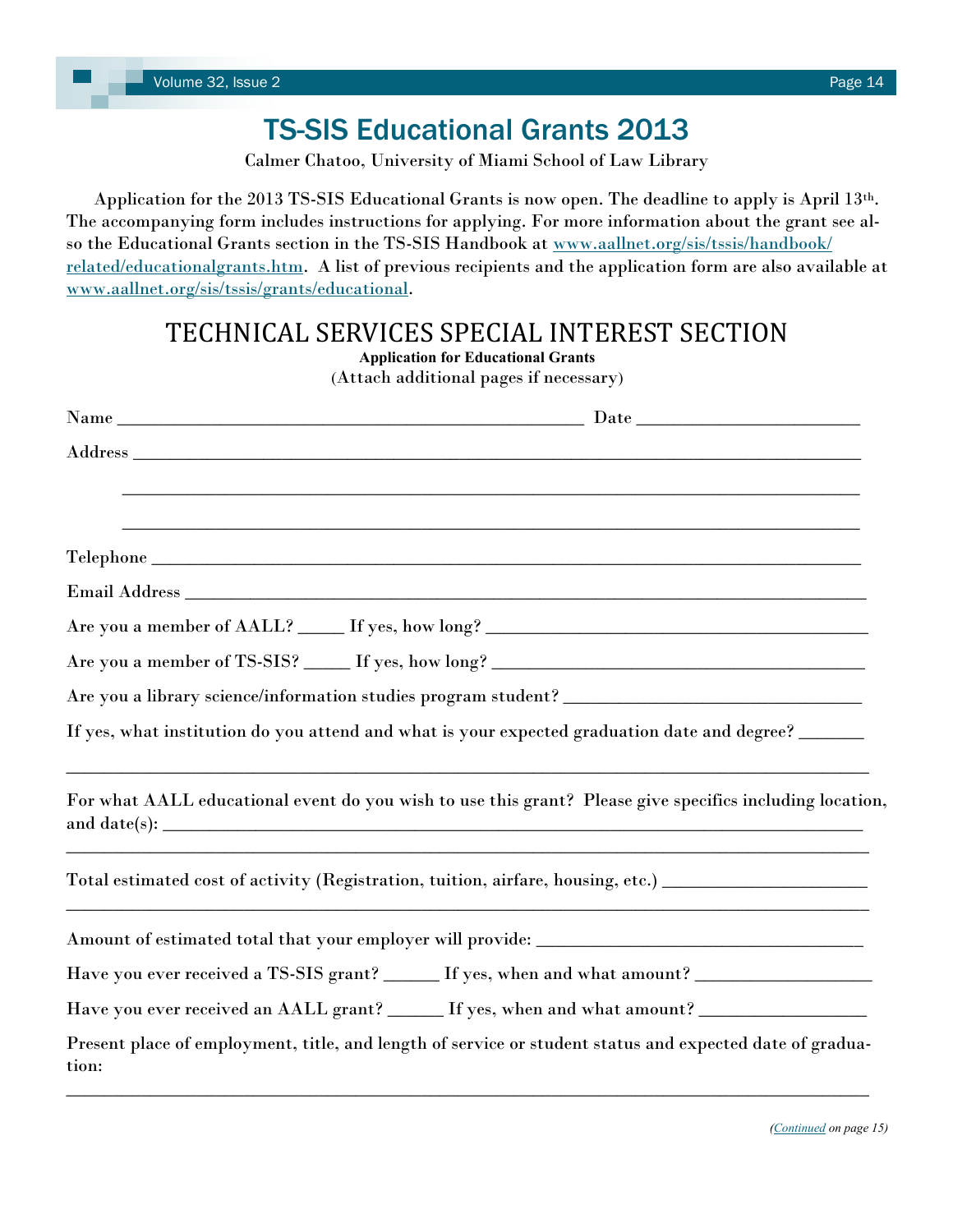## <span id="page-14-0"></span>TS-SIS Educational Grants 2013 (cont'd)

*([Continued](#page-13-0) from page 14)*

List all previous employment in law librarianship: \_\_\_\_\_\_\_\_\_\_\_\_\_\_\_\_\_\_\_\_\_\_\_\_\_\_\_\_\_

Participation in and service to the profession (AALL, TS and other SIS's, chapter activities, committees, projects, etc.) Attach additional sheet if necessary.

 $\_$  , and the state of the state of the state of the state of the state of the state of the state of the state of the state of the state of the state of the state of the state of the state of the state of the state of the

 $\_$  , and the state of the state of the state of the state of the state of the state of the state of the state of the state of the state of the state of the state of the state of the state of the state of the state of the

 $\mathcal{L}_\text{max} = \frac{1}{2} \sum_{i=1}^n \mathcal{L}_\text{max} = \frac{1}{2} \sum_{i=1}^n \mathcal{L}_\text{max} = \frac{1}{2} \sum_{i=1}^n \mathcal{L}_\text{max} = \frac{1}{2} \sum_{i=1}^n \mathcal{L}_\text{max} = \frac{1}{2} \sum_{i=1}^n \mathcal{L}_\text{max} = \frac{1}{2} \sum_{i=1}^n \mathcal{L}_\text{max} = \frac{1}{2} \sum_{i=1}^n \mathcal{L}_\text{max} = \frac{1}{2} \sum_{i=$ 

To what extent will receipt of a grant affect your ability to attend the desired event? (Will you be able to attend if you do not receive a grant?)

\_\_\_\_\_\_\_\_\_\_\_\_\_\_\_\_\_\_\_\_\_\_\_\_\_\_\_\_\_\_\_\_\_\_\_\_\_\_\_\_\_\_\_\_\_\_\_\_\_\_\_\_\_\_\_\_\_\_\_\_\_\_\_\_\_\_\_\_\_\_\_\_\_\_\_\_\_\_\_\_\_\_\_\_\_

Why should you be given this grant? (200 words or less):

Signature required: I understand that the grant funds will be sent to me after the event upon receipt of the registration form by the Secretary/Treasurer of the TS-SIS. I agree to write a report about the event for possible inclusion in the Technical Services Law Librarian.

Your signature \_\_\_\_\_\_\_\_\_\_\_\_\_\_\_\_\_\_\_\_\_\_\_\_\_\_\_\_\_\_\_\_\_\_\_\_\_ Date \_\_\_\_\_\_\_\_\_\_\_\_\_\_\_\_\_\_\_\_\_\_\_\_\_\_\_\_\_\_

At least two letters of recommendation are required. They may be sent with this application, via email or regular mail, or sent separately by the letter writers. The writers should be individuals who are familiar with your work and/or your interest in professional development as a technical services librarian.

Application must be received no later than 3 months prior to the scheduled event.

Send all materials to: Calmer Chattoo, University of Miami School of Law Library, 1311 Miller Drive, P.O. Box 248087, Coral Gables, FL 33146-2300. If you have questions, contact Calmer at (305)284-6260 (phone);  $(305)284-3554$  (fax); or  $\frac{\text{cchatto}(a)\text{law}.\text{miami.edu}}{\text{cdim}(b)}$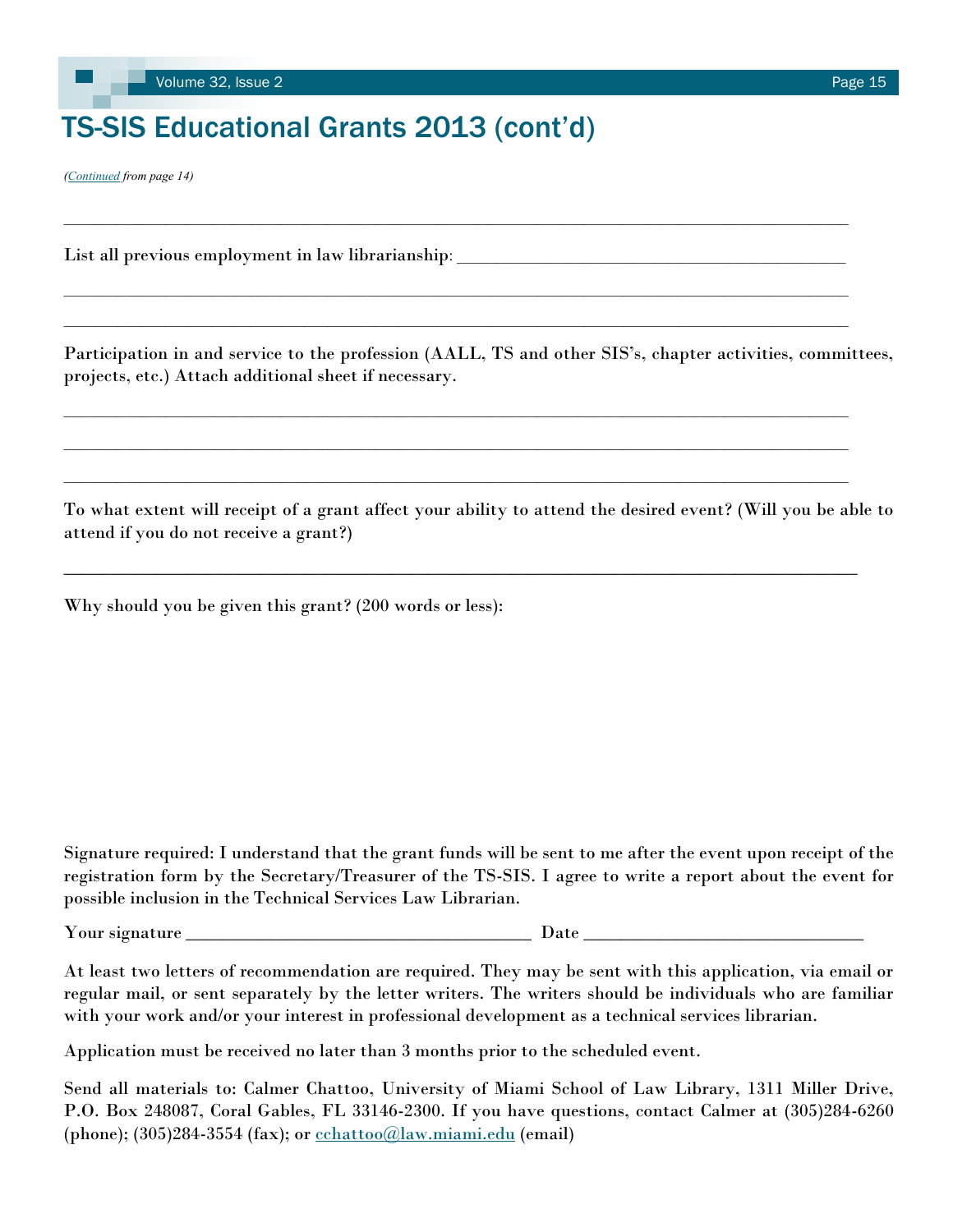## AALL Announcements

### <span id="page-15-0"></span>2013 Webinar Proposals

 Are you (or do you know) an expert who can share best practices? Is your library rethinking value and delivering services in an innovative way? Is there a new process that your library has instituted? If you've got a great idea to share, AALL invites you to submit a webinar proposal for 2013.

 We are looking for content that will provide a combination of just-in-time and practical learning, as well as provide solutions and new ways of thinking that stretch or change traditional approaches. Topics/ areas to consider include but are not limited to:

- Technology (existing/emerging)  $\bullet$
- Electronic resource management  $\bullet$
- $\bullet$ New competencies for law librarians
- Library/patron services  $\bullet$
- New applications
- Library leadership
- Work flow/efficiency  $\bullet$
- Teaching techniques/instructional tech- $\bullet$ nology
- Collection development
- Management, library value
- Personal/professional branding

 Presenters for webinars can be members or nonmembers with expertise on the topics. Webinar proposals must relate directly to topics valuable to law librarians and legal information professionals in associated environments. Proposals (see guidelines) will be reviewed on an ongoing basis, and you will be notified within 30 days of your submission.

Submit a webinar proposal today!



#### November

 AALL's Continuing Professional Education Committee presents the AALL2go pick of the month: [Attorney-Client Confidentiality and the](http://aall.sclivelearningcenter.com/index.aspx?PID=6278&SID=153743)  [Law Librarian.](http://aall.sclivelearningcenter.com/index.aspx?PID=6278&SID=153743)

 Although librarians do not meet with clients or function as attorneys in their libraries, librarians do have to be aware of the rules of attorney-client confidentiality. Disclosing confidential client information, even if done so accidentally, could result in waiver of privilege and work-product protection, damage to the client of the client's business, or even lead to ethical claims of breach of duty or malpractice.

 In this session, moderator Anne Klinefelter and attorney Marc Laredo review attorney-client confidentiality and explain the ethical and legal requirements for librarians who do legal research. The presenters also give concrete and practical tips on how to support the work of their attorneys and stay compliant with confidentiality requirements.

 This program was originally presented at the AALL Annual Meeting in Boston. It is available as a streaming video with accompanying PowerPoint slides and can be accessed via  $\text{ALL2go}$ .

### December

### [Leadership Skills: Developing the Library Leaders](http://aall.sclivelearningcenter.com/index.aspx?PID=6278&SID=121775)  [of Tomorrow](http://aall.sclivelearningcenter.com/index.aspx?PID=6278&SID=121775)

 This one-hour MP3 recording features Wendy Reynolds of the Ontario Workplace Tribunals Library as moderator and Vicki Whitmell from the Ontario Legislative Library as speaker. In the re-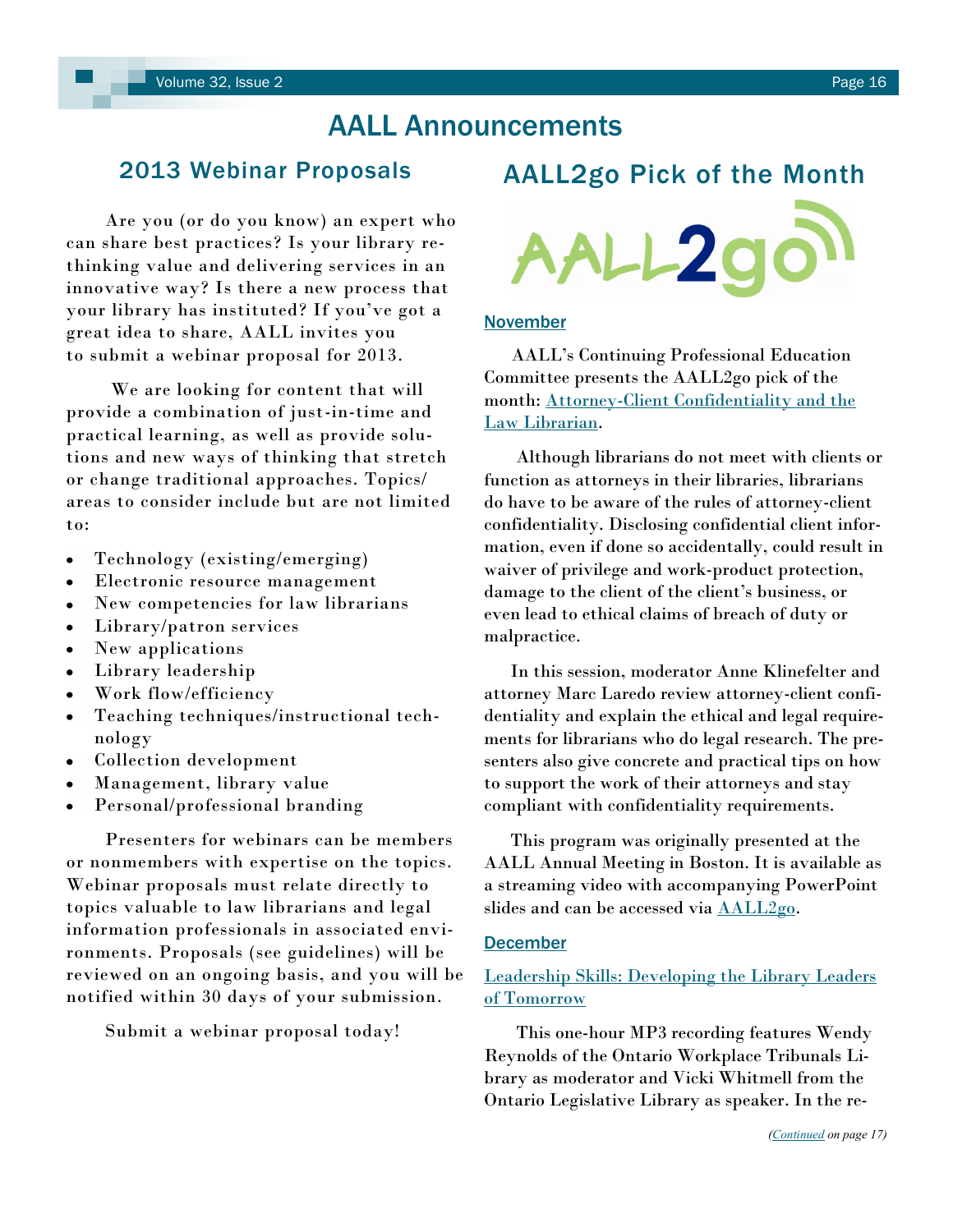## <span id="page-16-0"></span>AALL Announcements (cont'd)

cording, Whitmell asks various questions regarding leadership in law libraries and in our professional organizations, including who is next, what does it mean to be a leader, how can we become leaders (or better leaders), and where do we need to demonstrate leadership? She then goes on to answer each of these questions, frequently calling upon her personal experience and the responses she has received from library students over the years. Whitmell discusses who our law library leaders are, where they are found, and how they are created. She acknowledges how difficult it can be to keep up strong relationships but states that good leaders are those who work at these relationships.

Whitmell then goes on to discuss how we recognize leaders in law libraries and how we develop them. She offers insight into the issues that current leaders should be considering, such as strategic and succession planning, and what qualities are needed in developing leaders, such as being forward thinking and having excellent customer service skills. Whitmell ends with the question of who is next? Her answer is that everyone has a role to play where leadership in law libraries is concerned, be it big or small. Listening to this recording may help you begin to identify your role and begin planning how to develop it.

#### January

### [Glass Half Full? Explore Techniques for Putting](http://aall.sclivelearningcenter.com/index.aspx?PID=6278&SID=121434)  [Optimism to Work as a Management Tool in Diffi](http://aall.sclivelearningcenter.com/index.aspx?PID=6278&SID=121434)[cult Times](http://aall.sclivelearningcenter.com/index.aspx?PID=6278&SID=121434)

 Law librarians have been dealing with some difficult times at work, in the profession, and on the homefront for the past several years. These economic times have prompted us to have more management discussions than ever before. This presentation by Gail Warren and Jean Holcomb helps prepare the library director/manager to deal with pessimistic focus. The program helps identify three elements of the "explanatory style" after completing a model assessment tool. Learn some tech-

*[\(Continued](#page-15-0) from page 16)* niques for challenging pessimistic thinking and building a positive operating framework. You will discover strategies for strengthening your personal resilience and decision-making skills, leading to a happier and more productive life in the office and at home.

> **Find these and more than 80 other free continuing education programs and webinars for AALL members at [AALL2go!](http://aall.sclivelearningcenter.com/index.aspx)**





#### [coun-](http://www.americanbar.org/content/dam/aba/administrative/legal_education_and_admissions_to_the_bar/council_reports_and_resolutions/20130222_notice_and_comment_standards_chs_6_7.authcheckdam.pdf)

[cil\\_reports\\_and\\_resolutions/20130222\\_notice\\_and\\_c](http://www.americanbar.org/content/dam/aba/administrative/legal_education_and_admissions_to_the_bar/council_reports_and_resolutions/20130222_notice_and_comment_standards_chs_6_7.authcheckdam.pdf) omment standards chs 6 7.authcheckdam.pdf.

 This issue also has articles relevant to our changing responsibilities. I'm especially interested in the article by Ingrid Mattson on Teaching Legal Research and Writing to International Students, as that's something we've recently added to our 1L Introduction to Legal Research course at my institution. Margaret Schilt's status report on ALL-SIS task forces shows how our members are doing with the many task forces established in the last two years on issues from the use of mobile technology to scholarly communication.

 Finally, don't forget that nominations and applications for ALL-SIS Awards and Grants are due by March 15. You can get information on how to apply or nominate someone at http:// www.aallnet.org/sis/allsis/awards/criteria.asp.

 Hope the rest of your semester goes well. Feel free to contact me if you have any questions about these topics.